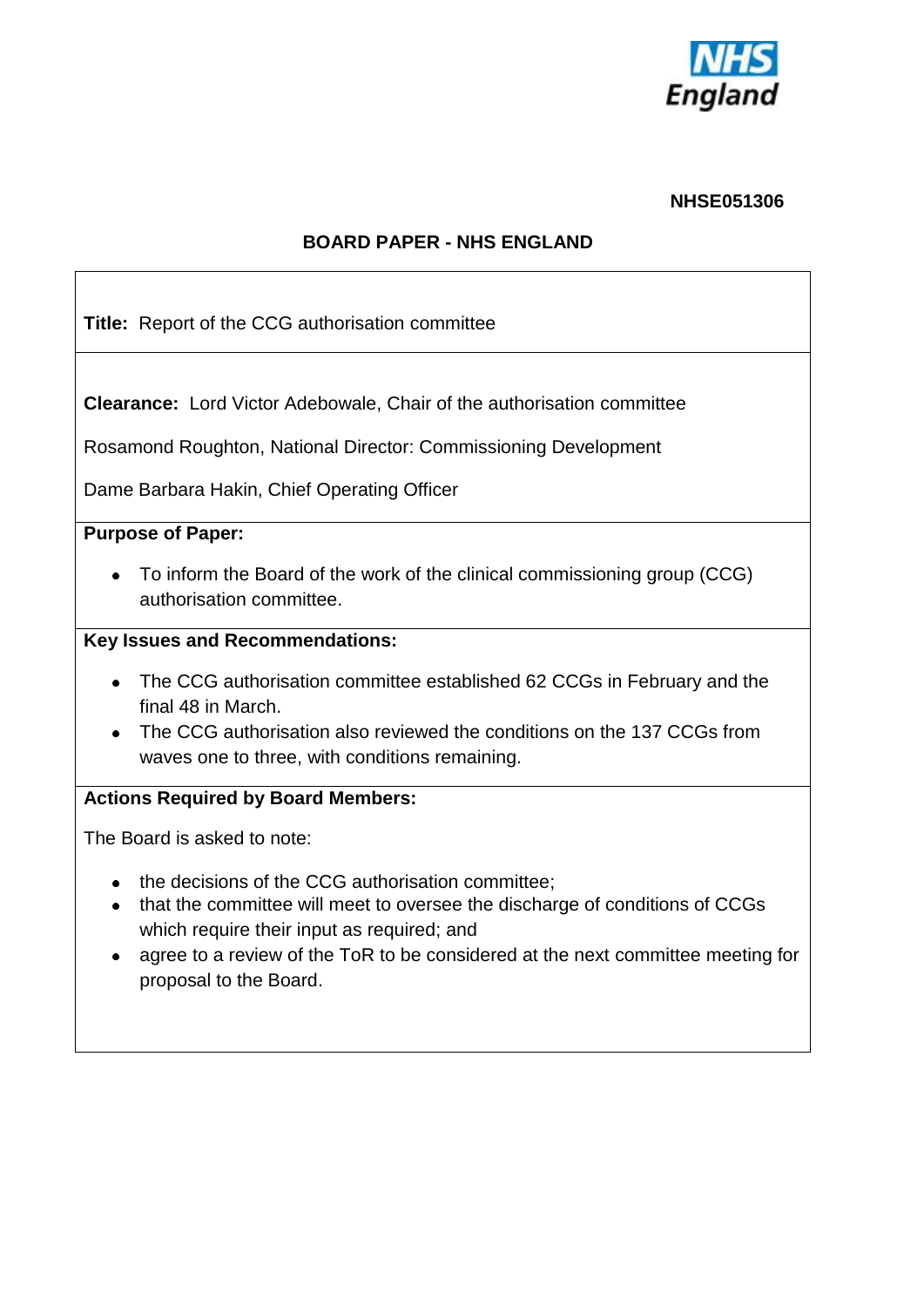## **Report of the CCG authorisation committee**

#### **Executive summary**

This paper contains an update on the Board"s committee on clinical commissioning group authorisation ("the committee") and presents the Board with the minutes and decisions of the committee.

#### **Introduction**

- 1. The committee reported to the Board in February that it had established 101 CCGs in the first two waves of authorisation.
- 2. The committee met again on 15 February 2013, 6 March 2013 and 22 March 2013. It authorised the third and fourth waves of CCGs and then reviewed the conditions that had been imposed on the first three of the waves.

#### **CCG authorisation decisions**

- 3. At the third meeting on 15 February 2013, the committee established 62 CCGs as new statutory organisations. Six of these were fully authorised, meaning they met all of the 119 criteria required by the applicant's quide. The criteria were developed to demonstrate to the NHS CB that the CCG had satisfied all of the requirements of the relevant legislation (namely, the NHS Act 2006 as amended by the Health & Social Care Act 2012 and the National Health Service (Clinical Commissioning Groups) Regulations 2012). 56 CCGs had not met all of the 119 criteria and were duly authorised with conditions; one condition relating to each of the criteria not yet met. Of those with conditions, five CCGs had requirements for higher levels of support in discharging their conditions and the NHS CB issued them with directions. Directions are legally binding instructions, which relate to certain conditions as specified in the direction. The committee also formally appointed, on behalf of the Board, the Accountable Officers (AOs) of each group.
- 4. These decisions were notified to each CCG on 19 February 2013 and published on the NHS CB website on 21 February 2013. The AOs were also notified on 19 February 2013.
- 5. ANNEX A includes the minutes of the meeting on 15 February 2013. The complete list of those CCGs fully authorised and with conditions is available on the NHS CB website. This table also lists the conditions, references the 119 criteria, and includes the support the NHS CB will offer to the CCG to assist with discharging the condition, indicated by a level I to VII. The full list of the 119 criteria is also available on the website as part of the "CCG authorisation guide for applicants."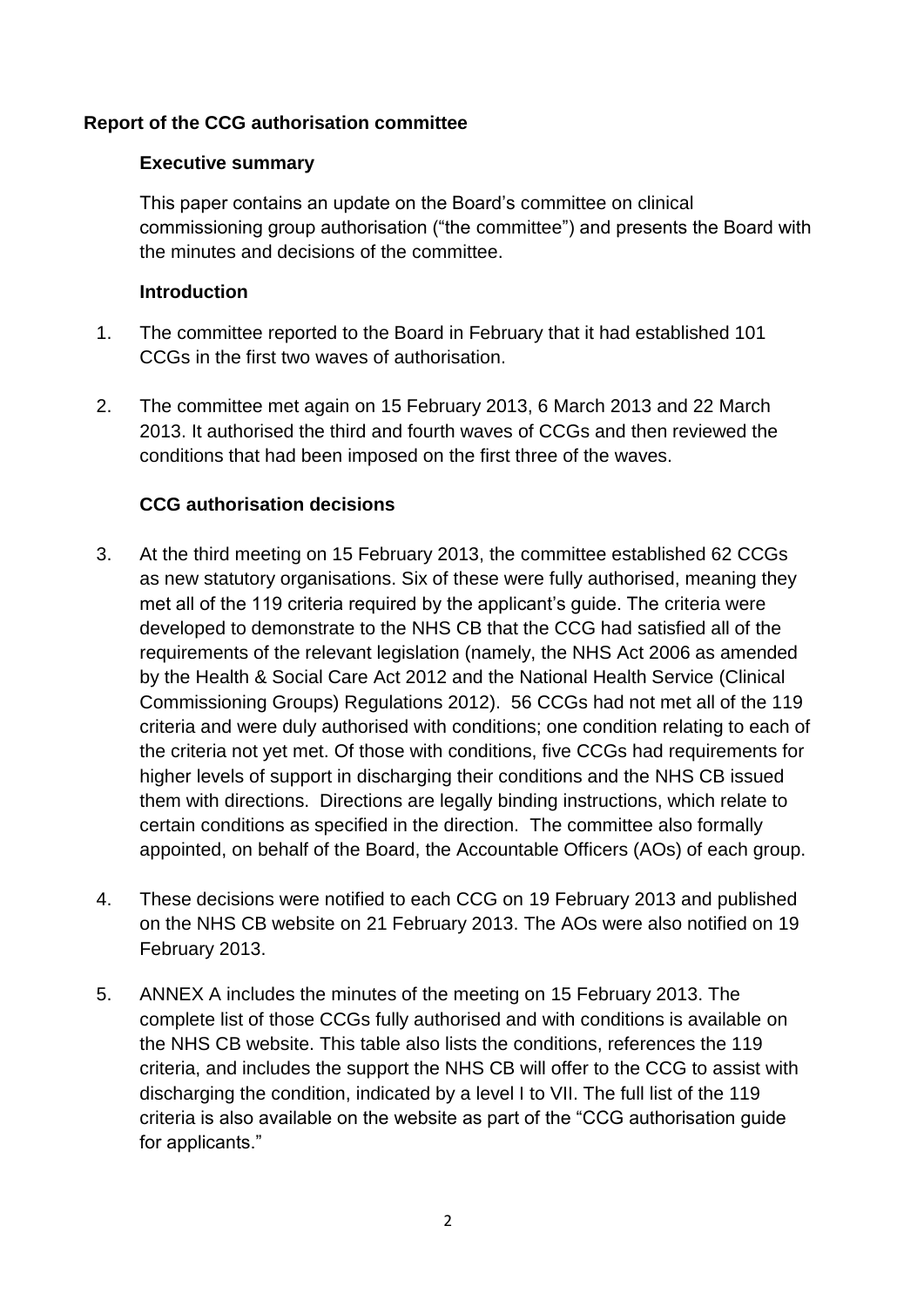- 6. At the fourth meeting on 6 March 2013, the committee established a further 48 CCGs as new statutory organisations. Of these, 10 were fully authorised and 38 had conditions. Of those with conditions, seven CCGs had requirements for higher levels of support in discharging their conditions and the NHS CB issued them with directions. The committee also formally appointed the Accountable Officers for each group.
- 7. These decisions were notified to each CCG on 11 March 2013 and published on the NHS CB website on 14 March 2013. The AOs were also notified on 11 March 2013.
- 8. ANNEX B includes the minutes of the meeting on 6 March 2013. The complete list of CCGs fully authorised, with conditions, is available on the NHS CB website. Also on the website is the full text of the directions issued to the seven CCGs.
- 9. The committee met again on 22 March 2013 to review the conditions for wave one to three. 130 CCGs were covered in this review. Of these, 63 CCGs had all conditions removed and were therefore fully authorised. 67 CCGs had some conditions remaining, although most had made progress in removing some of their conditions. Of those with conditions remaining, seven CCGs required directions; one CCG required new directions; but two CCGs that had initially required directions had made progress such that the directions could be lifted.
- 10. These decisions were notified to each CCG on 26 March 2013 and published on the NHS CB website on 28 March 2013.
- 11. ANNEX C includes the minutes of the meeting on 22 March 2013. The complete list of CCGs fully authorised, with conditions is available of the NHS CB website. Also on the website is the full text of the directions issued to the relevant CCGs.

#### **Recommendations**

- 12. The Board is asked to note:
	- The Minutes and decisions of the committee of 15 February 2013;
	- The Minutes and decisions of the committee of 6 March 2013:
	- The Minutes and decisions of the committee of 22 March 2013.
	- that the committee will meet to oversee the discharge of conditions of  $\bullet$ CCGs which require their input as required; and
	- $\bullet$ agree to a review of the ToR to be considered at the next committee meeting for proposal to the Board.

## **Lord Victor Adebowale**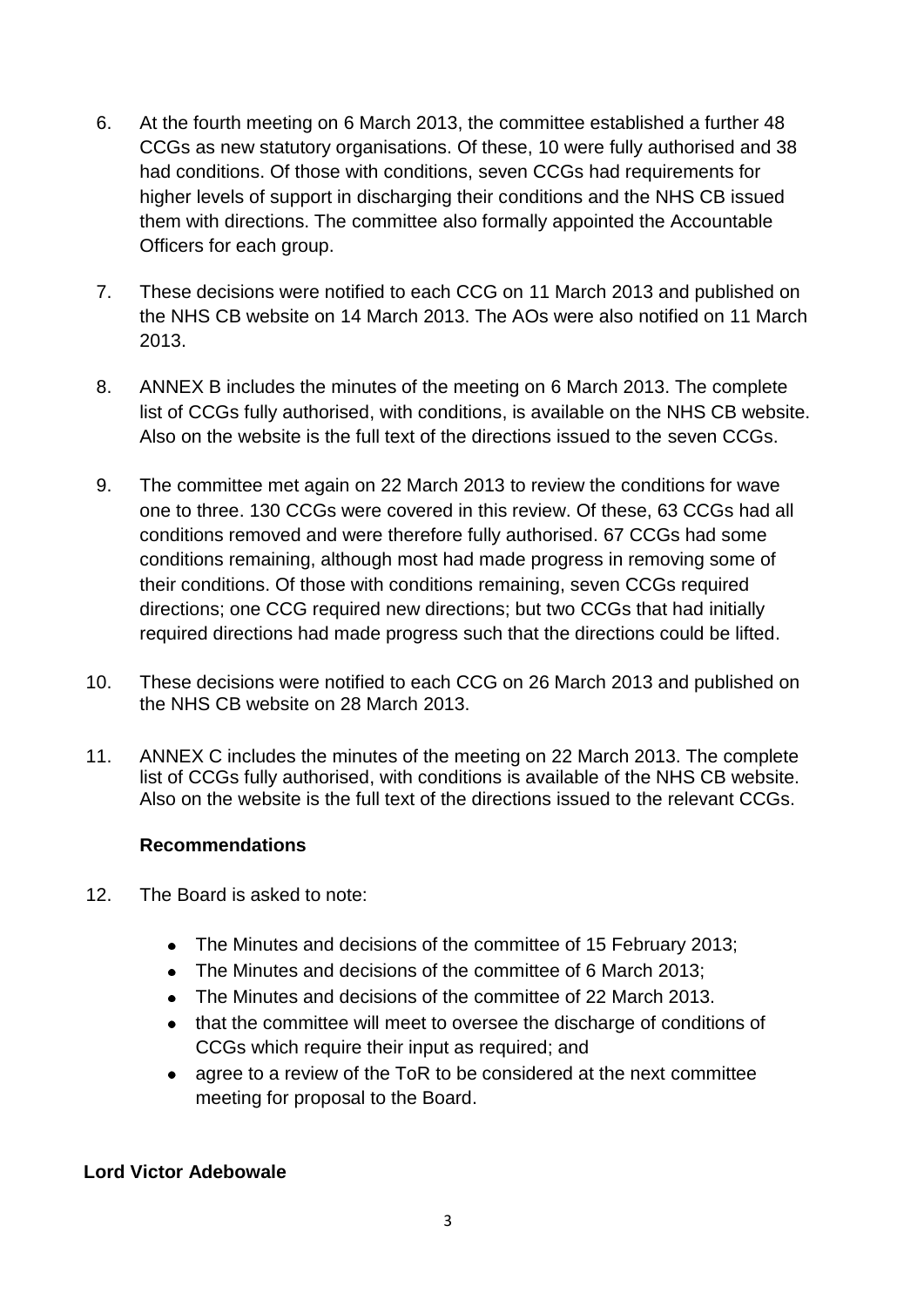**Chair of the CCG authorisation committee**

**Rosamond Roughton National Director: Commissioning Development**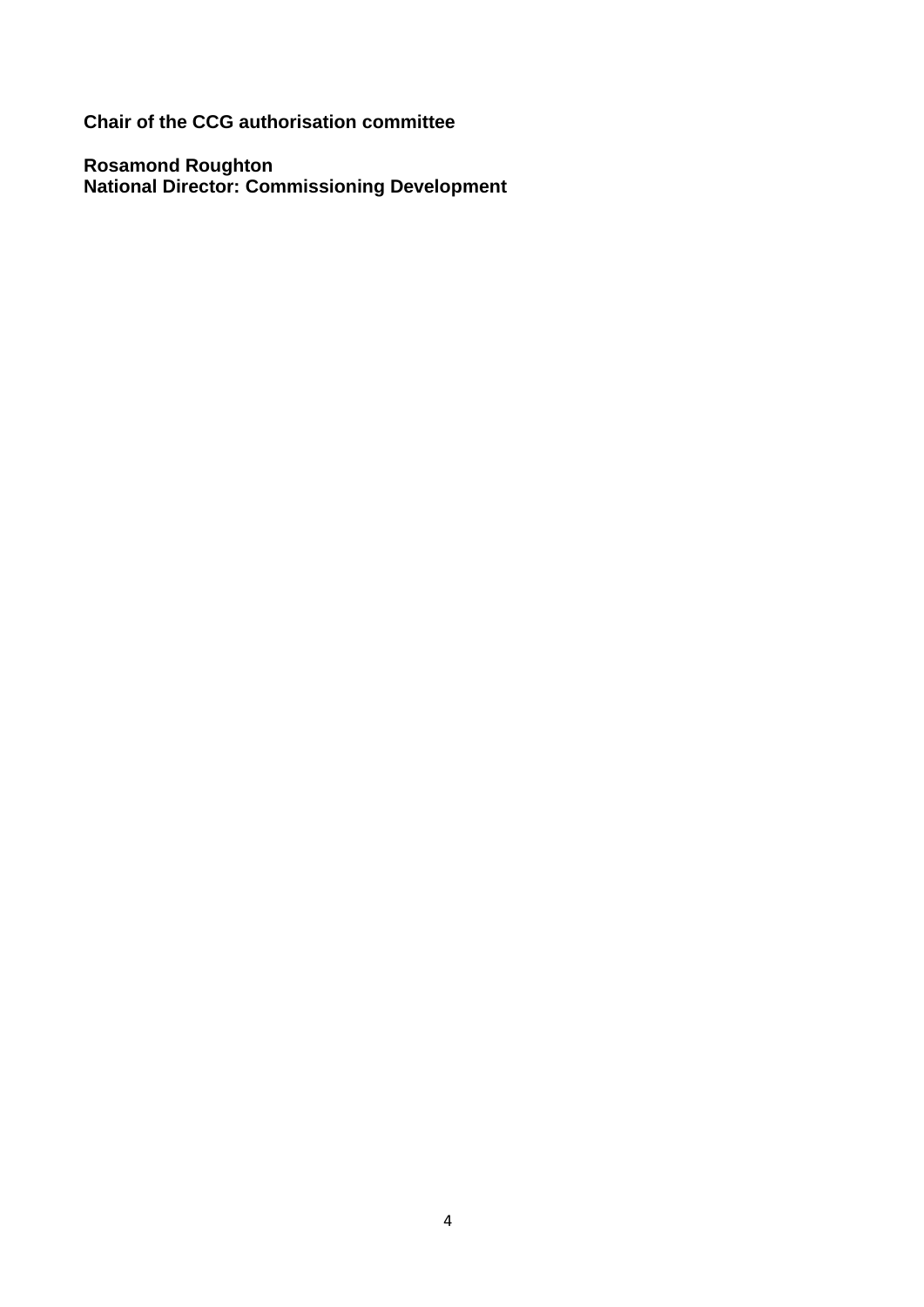

## **ANNEX A**

#### **NHS COMMISSIONING BOARD CCG AUTHORISATION COMMITTEE Minutes of the Wave 3 CCG Authorisation Committee Meeting 15 February 2013 | Maple Street | London**

#### **Present:**

- Lord Victor Adebowale (VA) Non-executive Director (Chair)
- Ciarán Devane (CD) Non-executive Director
- Naguib Kheraj (NK) Non-executive Director
- Dame Barbara Hakin (BH) National Director: Commissioning Development
- Paul Baumann (PB) National Director of Finance

#### **Apologies:**

- Professor Sir Bruce Keogh National Medical Director
- Ian Dalton Chief Operating Officer
- Jane Cummings Chief Nursing Officer

#### **In attendance:**

- Dr Sarah Pinto-Duschinsky (SPD) Head of CCG authorisation
- John Bewick (JB) Director, CCG authorisation
- Keziah Halliday- Head of CCG authorisation governance
- Gerard Hanratty Partner, Capsticks Solicitors LLP
- Charlotte Harpin Lawyer, Capsticks Solicitors LLP
- Janet Dawson Partner, PriceWaterhouseCoopers LLP
- Kathy Nelson Independent moderator, head of assessment, PriceWaterhouse Coopers LLP
- Meri Leak Committee Secretary

#### **Item 1 – Welcome**

1. Lord Victor Adebowale (VA) opened the meeting and welcomed panel members.

2. VA presented the minutes of the previous meeting to the committee. JB commented that some errors had been noted which needed to be amended. The minutes were agreed as an accurate record of the substantive discussion held. The committee established that a Chair"s action could be taken to agree the final minutes after correction.

3. VA asked how comments from CCGs on authorisation are being reflected throughout the NHS CB. BH noted that the authorisation process has been well received by CCGs but that there was value in a more formal evaluation. VA concluded that evidence of CCG engagement from authorisation should be presented to inform future processes.

4. VA asked if there were any matters arising. SPD updated the committee with regards to a matter regarding Coastal West Sussex CCG. The CCG"s final report had contained the incorrect number of conditions. Those which should have been removed at regional review stage had not been saved to the system. SPD reported on how the error occurred, what actions were taken to resolve the issue and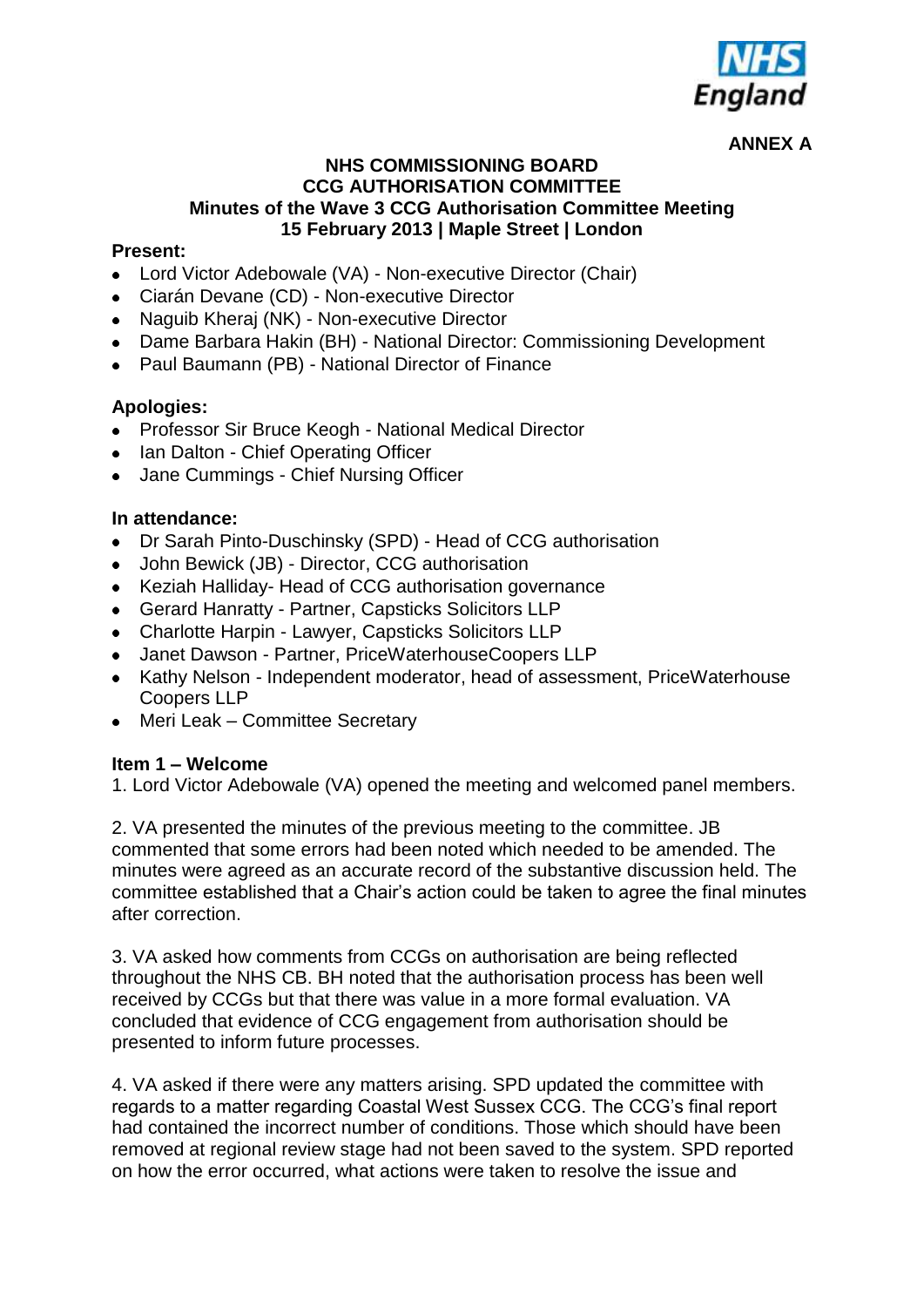provided further detail on the quality assurance (QA) arrangements to ensure this was an isolated issue.

5. SPD concluded that the authorisation team was assured that this error was not an omission in the QA of recommendations, but was a technical problem. Renewed attention will be given to this stage of the process and all efforts will be made to prevent such an error from reoccurring. VA expressed his satisfaction that the matter had been dealt with appropriately and that the CCG had been provided with the correct information swiftly.

6. No other matters were arising.

#### **Item 2 – Overview of wave 3 CCGs**

7. SPD presented item two - an overview of the wave 3 CCGs - to the committee.

8. SPD outlined that the quality assurance mechanisms, as presented to the committee"s wave one meeting in December, had continued to underpin the authorisation process. In addition to their quality assurance roles, both PwC and Capsticks Solicitors also provided more general support and advice.

9. This committee would be presented with 62 CCGs in this wave. SPD began by presenting a summary of CCG outcomes at desk top review stage. She described how the CCGs in wave 3 continued to show significant variation at desk top review as in earlier waves, with a range of 38% to 77% green criteria (wave 1 equivalent 46% to 82%, wave 2 equivalent 43% to 89%).

10. SPD explained that the number of criteria turned green at desk top review was lower in this wave. The average outcome for a CCG in wave 3 was 59% greens, which is significantly lower than the wave 1 average of 69% and wave 2 average of 65%.The CCGs with the lowest outcomes had significant documents incomplete (for instance their integrated plan or constitution), poorly signposted evidence or significant QIPP or financial risks noted by the assessors.

11. However, wave 3 CCG site visits in general closed down more issues than site visits in wave 2, with an average of 33% reduction in reds from desk top review, compared to 28% reduction for wave 2.

12. NK asked SPD if the CCGs had the same amount of time between desk top review and site visit. SPD replied that all CCGs had had the same amount of time, with the exception of wave 1, who had slightly more time because of the summer period.

13. Following moderation, three CCGs (North Derbyshire, Southern Derbyshire and Erewash) had no remaining red criteria. A further three CCGs only had one remaining red criterion (4% of the wave) and three had only two remaining red criteria. The overall number of CCGs with a low number of red criteria (0-2) at this stage was lower than in previous waves. Twenty nine CCGs had over 10 red criteria remaining (compared to twenty for wave 2) and two of these had over 20, compared to six for wave 2 (Herefordshire with 21 and Bristol with 42).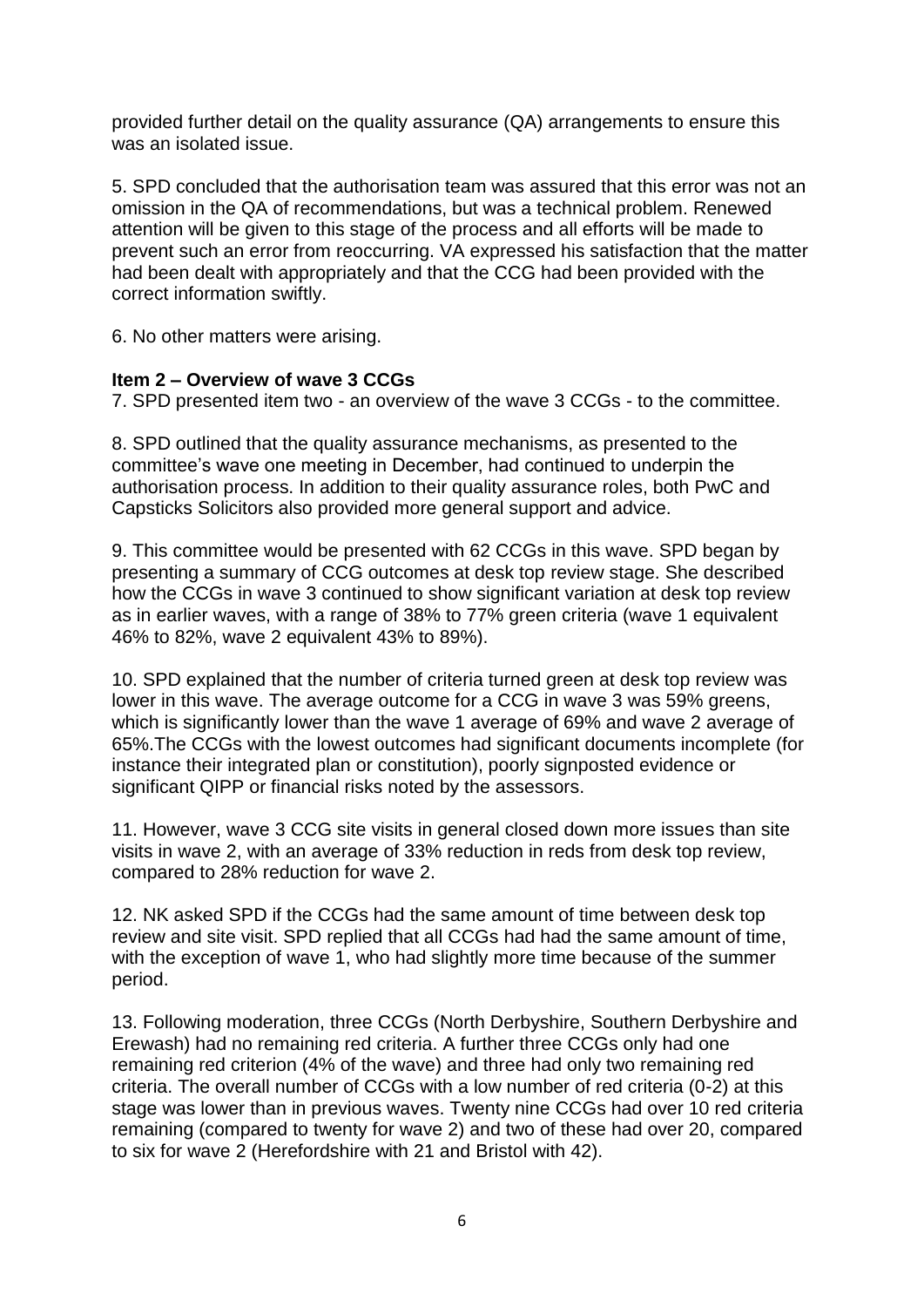14. SPD then drew the panel"s attention to the key themes identified during the QA process. The majority of themes were consistent with those discussed in previous waves. The following key themes were identified: clear and credible plans, including financial planning, and capacity and capability; commissioning support including inhouse arrangements; shared management teams and federated arrangements; quality; assessment of self-certification criteria.

15. SPD described how during development of the applicant"s guide, the Operations Directorate worked closely with the authorisation team to develop interim guidance on clear and credible plans. Given the importance of this area, criteria relating to the clear and credible plan were given consistent focus throughout assessment. SPD confirmed that this was a particular area where all site visits had key lines of enquiry (KLOE), to ensure the criteria were thoroughly assessed.

16. SPD explained how, as with previous waves, there was significant variation in the quality and comprehensiveness of CCGs" plans submitted for desk top review and the majority (96%) did not fully meet the clear and credible plan and financial plans criteria (3.1.1B and 3.1.1C) at this stage. In some cases, evidence was also not sufficient to demonstrate that certain CCGs had the capacity and capability to deliver these plans (6.4G), along with their statutory responsibilities (4.3.1C).

17. SPD outlined how legacy financial deficits were more noticeably a challenge for this wave and many plans could not demonstrate that CCGs had sufficient plans and contingency to address these issues. The committee noted that the assessment of plans for authorisation at this stage was ahead of the current planning round.

18. SPD went on to describe how the CCG authorisation process has aligned as far as is possible with the process for assuring commissioning support services. Where a CCG identified significant in-house arrangements, further guidance was made available to assessors.

19. On the theme of shared management and federations SPD explained that wave 3, as with wave 2, had a significant proportion of CCGs which are working collaboratively with neighbouring CCGs. These arrangements were very varied, including shared senior management posts, shared governance arrangements and collaborative commissioning arrangements.

20. On the management of site visits, SPD confirmed that the feedback from the majority of wave 3 site visits was very positive. One CCG had raised concerns with how the site visit was run. The authorisation team immediately investigated and concluded that one break-out session should be re-run in the interests of fairness. This had been noted and discussed at the moderation panel.

21. Presenting the theme of the regional review, SPD explained that, given the size of wave 3, the CCGs were split into two groups. The regional directors of operations and delivery (RODs) and their teams held reviews over four working days following the evidence submission window. They reviewed all CCGs in wave 3 apart from North Derbyshire CCG, Southern Derbyshire CCG and Erewash CCG who had been recommended for full authorisation and as such did not have any conditions to review.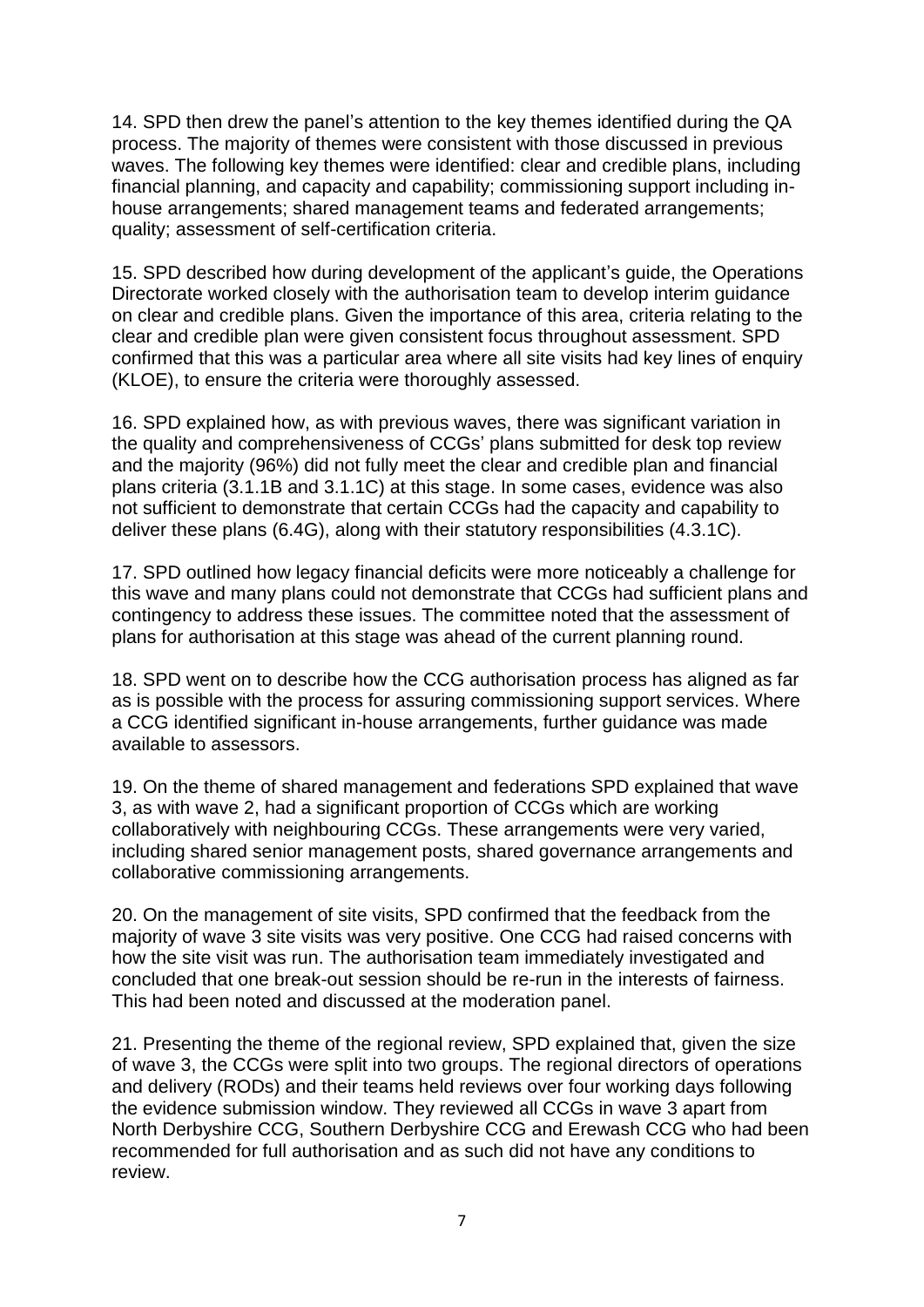22. CCGs once again engaged well with this additional evidence submission process with significant numbers of red criteria turning green at this point, particularly 1.3B the appointment of a secondary care doctor and registered nurse (13 CCGs) and 4.2.3 D – CCG has established appropriate systems for safeguarding (13 CCGs).

23. There are still 26 CCGs (42% of the wave) which have a proposed condition relating to the appointment of a secondary care doctor and a nurse. SPD confirmed that she would be looking to see how this should be addressed for the next review. If these roles were not appointed to, the local area teams are to work with the CCG to help fill the post.

24. Concluding her presentation, SPD clarified that the committee would be asked to approve the use of directions. Under the powers held by the NHS CB, directions are being recommended for five CCGs who require more extensive support in the discharge of their functions. These directions relate to how each CCG is to carry out a function. No functions are being removed.

25. SPD reiterated that the NHS CB has the power to vary the terms of a direction at any review point and that it has the obligation to remove a direction as quickly as is deemed safe and possible.

26. SPD then presented the wave 3 case studies.

27. The committee resolved to note the themes and issues for the wave and how the authorisation process had addressed these. Wave 4 CCG authorisation committee 9 6 March 2013

#### **Item 3: Wave 3 CCG Applications – Decisions on Authorisation**

28. SPD presented the 62 CCGs for authorisation to the committee. SPD explained that wave three would be presented in three main groups - CCGs recommended for full authorisation and CCGs recommended for authorisation for conditions. The five CCGs recommended for directions would then be presented individually for consideration.

29. SPD confirmed that subsequent to moderation and review by the Regional Directors of Operations the following CCGs were recommended for full authorisation: Central Manchester CCG; Erewash CCG; Newark and Sherwood CCG; North Derbyshire CCG; North Tyneside CCG, and Southern Derbyshire CCG.

30. The committee approved the full authorisation of these six CCGs

31. SPD then referred to the CCGs recommended for authorisation with conditions. The committee approved the authorisation of 51 CCGs with the conditions and support offers as outlined. The full details of these CCGs will be published on the NHS CB website.

32. SPD referred the committee to the papers concerning the five CCGs being recommended for authorisation with conditions where directions were also being proposed.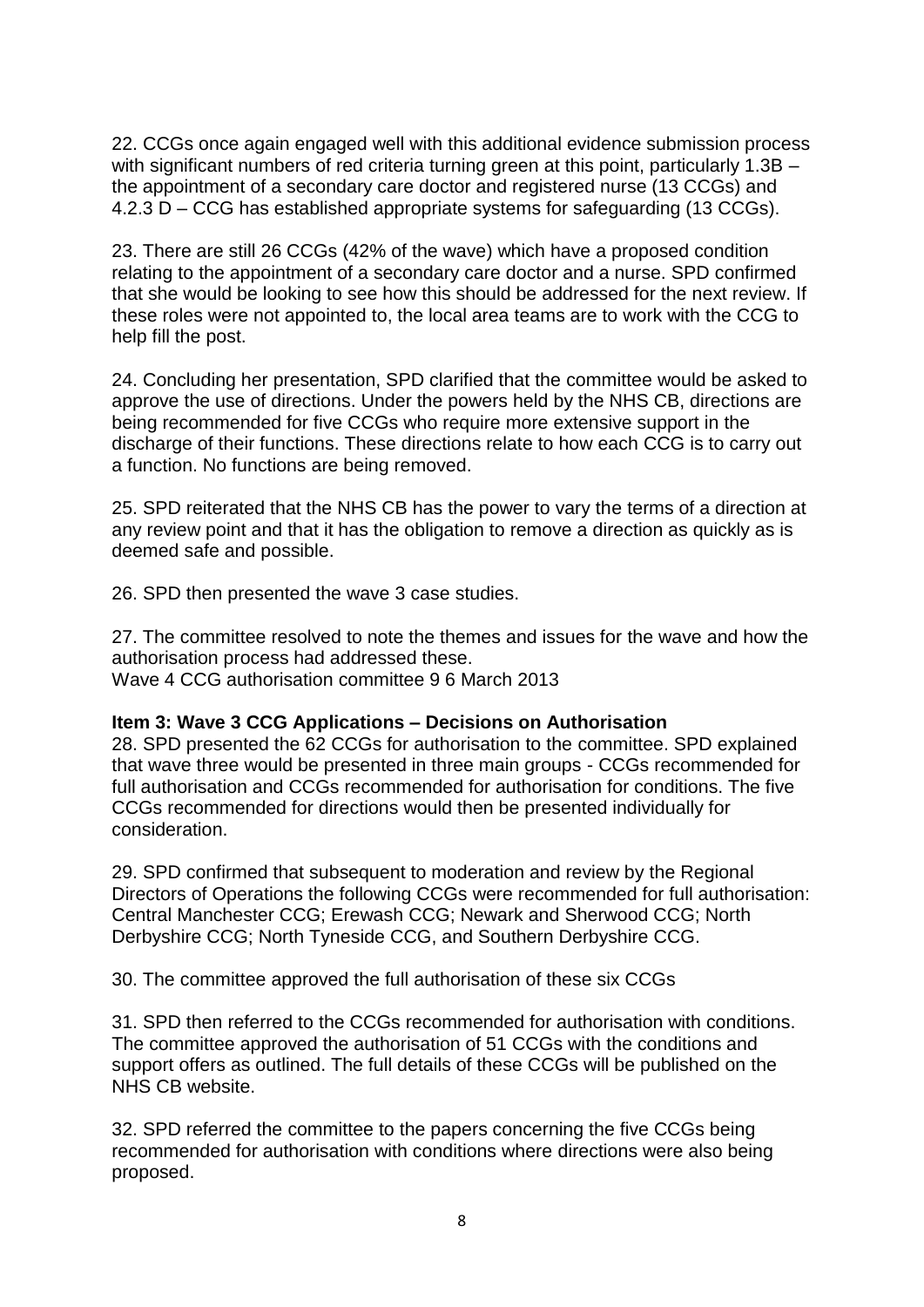33. The committee approved the authorisation of Eastbourne, Hailsham and Seaford CCG with 13 conditions and two directions as proposed.

34. The committee approved the authorisation of Herefordshire CCG with 15 conditions and three directions as proposed.

35. The committee approved the authorisation of Newham CCG with 13 conditions and one direction as proposed.

36. The committee approved the authorisation of Scarborough and Ryedale CCG with eight conditions and two directions as proposed.

37. The committee approved the authorisation of Vale of York CCG with nine conditions and two directions as proposed.

#### **Item 4: Summing up**

38. VA thanked SPD and the authorisation team for their hard work and acknowledged the time constrains that they were working under.

#### **Item 5: Any other business**

39. The next committee meeting is to take place on 6 March 2013.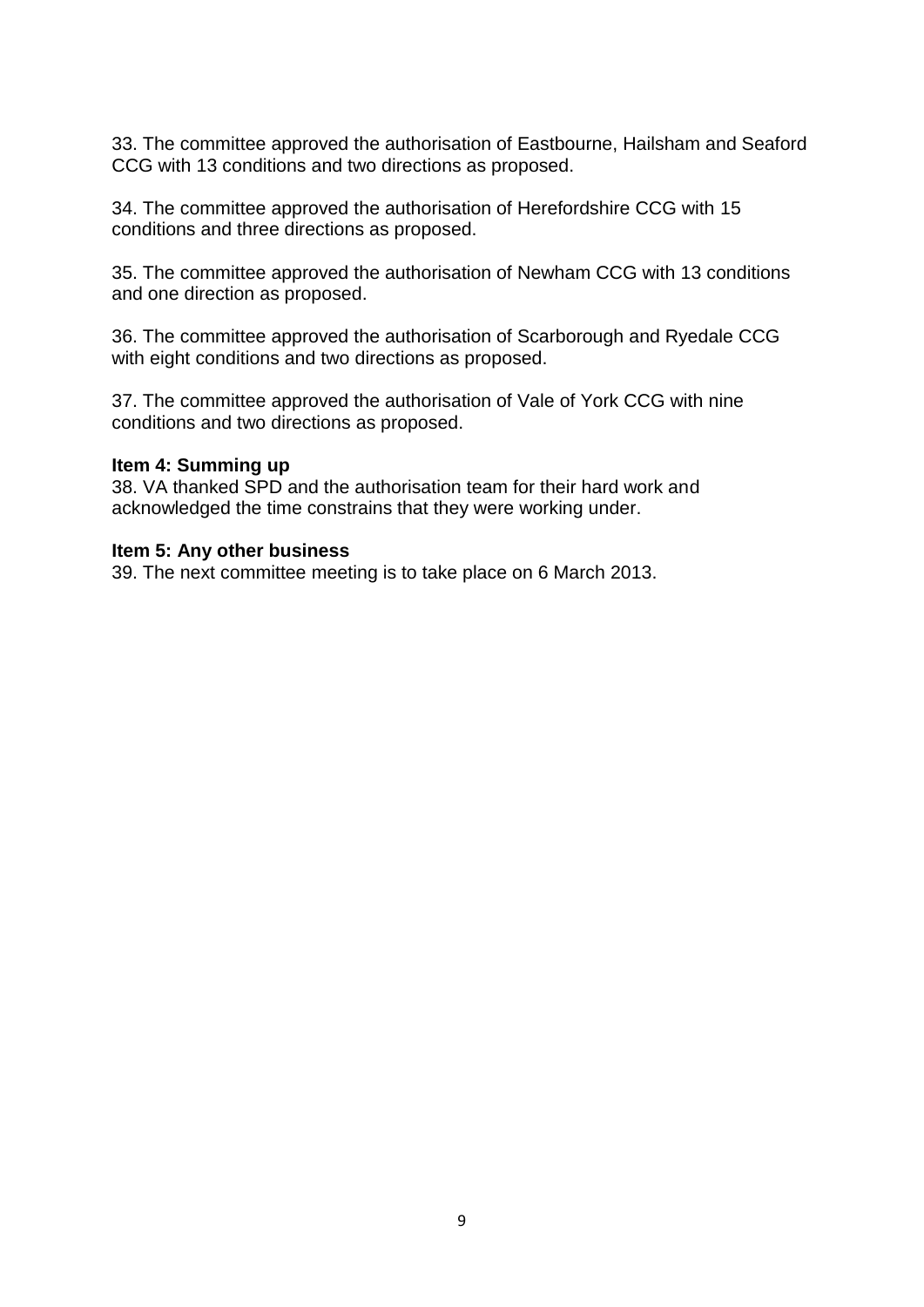

**ANNEX B**

# **NHS COMMISSIONING BOARD CCG AUTHORISATION COMMITTEE**

# **Minutes of the Wave 4 CCG Authorisation Committee Meeting 6 March 2013 | Maple Street | London and via VC | Quarry House | Leeds**

# **Present:**

- Lord Victor Adebowale (VA) Non-executive Director (Chair)
- Ian Dalton Chief Operating Officer (via VC)
- Ciarán Devane (CD) Non-executive Director
- Dame Barbara Hakin (BH) National Director: Commissioning Development
- Paul Baumann (PB) National Director of Finance (via VC)

## **Apologies:**

- Professor Sir Bruce Keogh National Medical Director
- Jane Cummings Chief Nursing Officer
- Naguib Kheraj (NK) Non-executive Director

## **In attendance:**

- Dr Sarah Pinto-Duschinsky (SPD) Head of CCG authorisation
- John Bewick (JB) Director, CCG authorisation
- Keziah Halliday- Head of CCG authorisation governance
- Gerard Hanratty Partner, Capsticks Solicitors LLP
- Charlotte Harpin Lawyer, Capsticks Solicitors LLP
- Janet Dawson Partner, PriceWaterhouseCoopers LLP
- Louise Norton-Smith CCG authorisation policy lead;
- Kathy Nelson Independent moderator, head of assessment, PriceWaterhouse Coopers LLP
- Meri Leak Committee Secretary (via VC)

## **Item 1 – Welcome**

**1.** Lord Victor Adebowale (VA) opened the meeting and welcomed panel members.

2. VA presented the minutes of the previous meeting to the committee. The minutes were agreed as an accurate record of the discussion held.

3. There were no matters arising.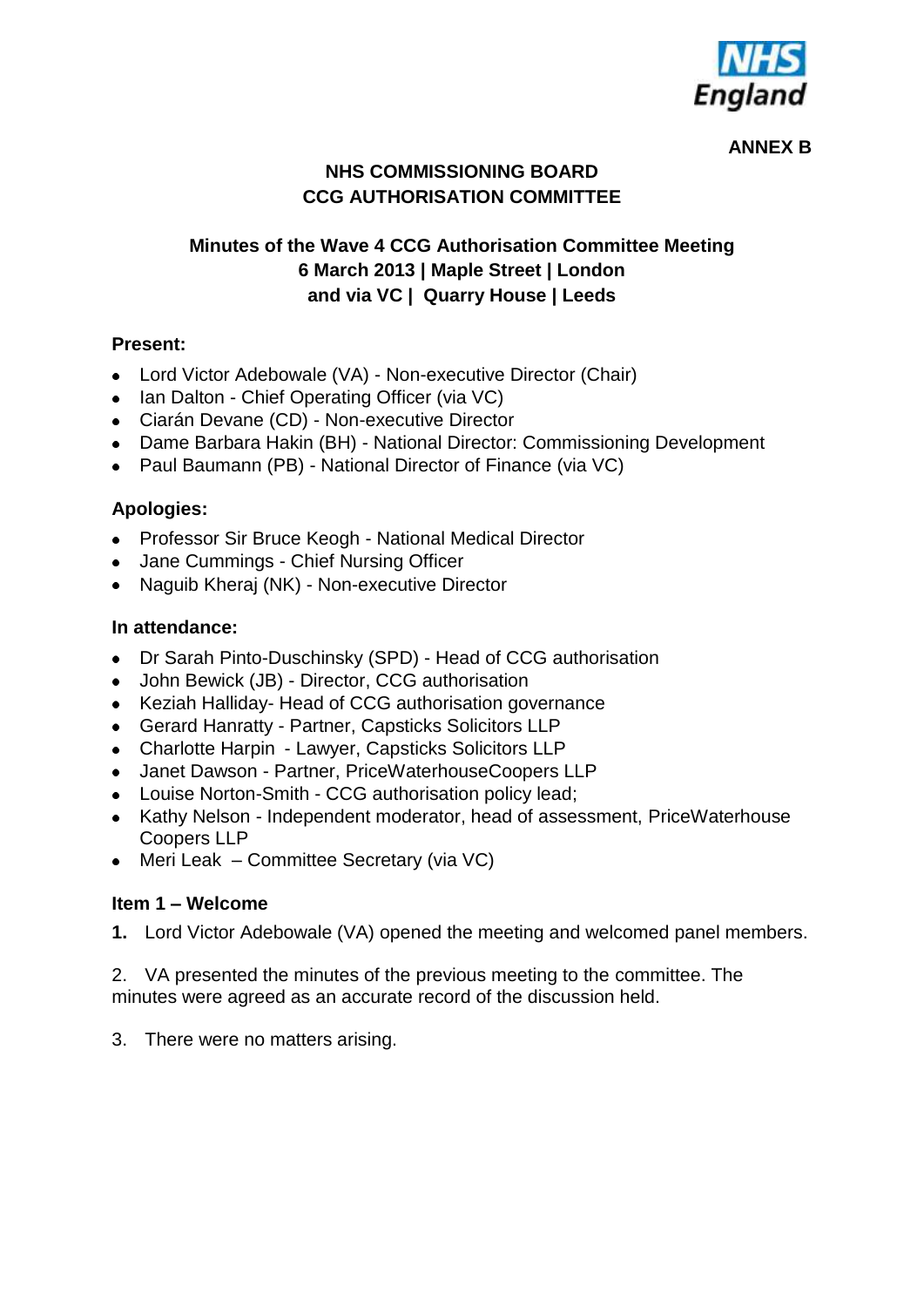## **Item 2 – Overview of wave four CCGs**

4. SPD presented item two - an overview of the wave four CCGs - to the committee.

5. SPD outlined that the quality assurance (QA) mechanisms, as presented to the committee"s wave one meeting in December 2012, had continued to underpin the authorisation process. In addition to their QA roles, both PriceWaterhouseCoopers (PwC) and Capsticks Solicitors continued to provide more general support and advice.

6. The committee was presented with 48 CCGs in this wave. SPD began by presenting a summary of CCG outcomes at desk top review stage. She described how the CCGs in wave four showed even greater variability in score at desk top review that earlier waves, with a range of between 34% and 87% greens (wave two equivalent 43% and 89% greens, wave three equivalent 38% and 77% greens).

7. Following moderation at desk top review, there were 32 CCGs (70% of the wave) that scored under 60% greens, reflecting a significantly lower score for this wave than previous waves. The equivalent score for the previous waves was 52% in wave 3 (n=33), 25% in wave 2 (n=17) and 14% in wave 1 (n=5). Fifteen of the wave four CCGs scored less than 50% greens and eleven of these remained the lowest performing of the wave following site visit, with between 15 and 49 remaining reds (the average for this wave was 12 reds remaining pre-moderation).

8. SPD described how, in contrast with previous waves, domain 5 (collaborative commissioning) was the highest scoring domain at this stage. Domain 1 (clinical leadership), domain 3 (clear and credible plan) and domain 4 (governance) were the lowest scoring domains in wave four. This could be because the CCGs in this wave have been operating independently from the PCT clusters for a shorter period.

9. SPD continued with a description of the key themes as noted from site visit outcomes. Wave four CCGs had scored in line with wave three at site visit, with an average of 34% red criteria turned green from desk top review (compared to 33% in wave three, 28% for wave two). This reflects that wave four CCGs" desk top submissions were in general less strong but many CCGs appeared better prepared to address the key lines of enquiry at site visit. Domain 3 remained the most challenging domain for CCGs to address fully.

10. A number of CCGs in wave four had green outcomes from desk top review turned to red at site visit because of conflicting evidence. This was reviewed during the QA process, with the moderation panel addressing any outstanding issues.

11. Some CCGs were able to reduce significantly the number of reds at site visit. Those CCGs who had the most substantial change in reds to green were subject to additional QA to ensure the reduction of reds was justified.

12. SPD outlined that three CCGs who had failed the site visit self-certification review still had red ratings on some or all of these criteria at committee stage. The policy is for a site visit panel to fail a CCG on all self-certification criteria if any of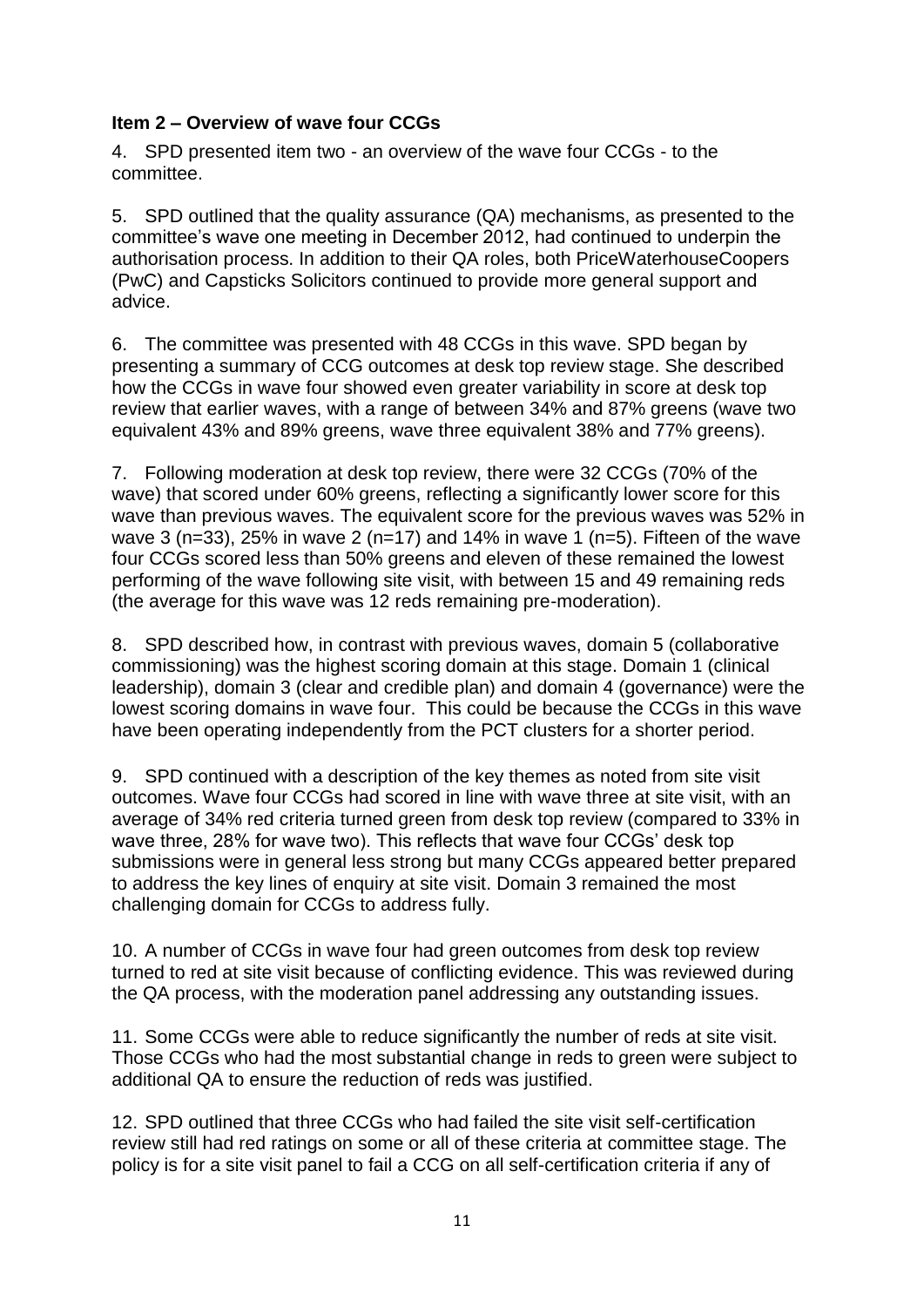those it had tested were considered to be red. Where there was time available during the site visit, panels had the discretion to test all in detail. This had been the case for Thurrock and East Surrey CCGs. In these cases, some of the relevant criteria had been turned back to green before reaching the moderation panel. In the case of Basildon and Brentwood CCG, the site visit panel did not have the time to consider all self-certification criteria. The committee was satisfied that in these cases, appropriate judgement has been used.

13. Overall, the key themes identified mirror those of previous waves. In terms of quality, some CCGs who received low scores in domains 1 and 4 seem to be overreliant on their PCTs and their own systems were underdeveloped.

14. SPD confirmed that in general, the site visits had gone well with the only exception being Thurrock CCG who had their site visit paused and rescheduled three weeks later.

15. SPD confirmed that the moderation and conditions panel did not set any new principles but did refer to previously-established principles.

16. Trafford CCG and Liverpool CCG were not considered at the wave four conditions panel; Trafford having been recommended for full authorisation at moderation panel and Liverpool having been deferred to wave four by the wave one committee meeting.

17. On the theme of shared management and collaboration, SPD described how 15 CCGs in this wave have indicated significant collaboration and shared arrangements. Only three of those CCGs (Barking & Dagenham CCG, Havering CCG and Redbridge CCG) have met the definition of a federation, and have formed Outer North East London (ONEL) federation.

18. SPD presented the committee with an overview of the wave four ROD review, identifying the following points:

- RODs continued to exercise their discretion to review conditions where a level III support offer was indicated. Discretionary review was subject to further QA by the authorisation governance team.
- Many wave four CCGs had been successful in removing proposed conditions following the ROD review. The total number of conditions reduced from 630 to 396, a reduction of 234 or 38%. The average number of conditions post-regional review reduced from 13 to 8 (10 to 5 comparative for wave 3).
- This is the first wave where RODs have requested increases to certain support levels set at conditions panel stage. RODs paid particular detail to this as wave four CCGs would not have the opportunity to have their conditions reviewed before 1 April 2013. Conditions level increases were discussed with the Chairs of the moderation and conditions panels and had been deemed justified in each case. The committee endorsed the recommendations.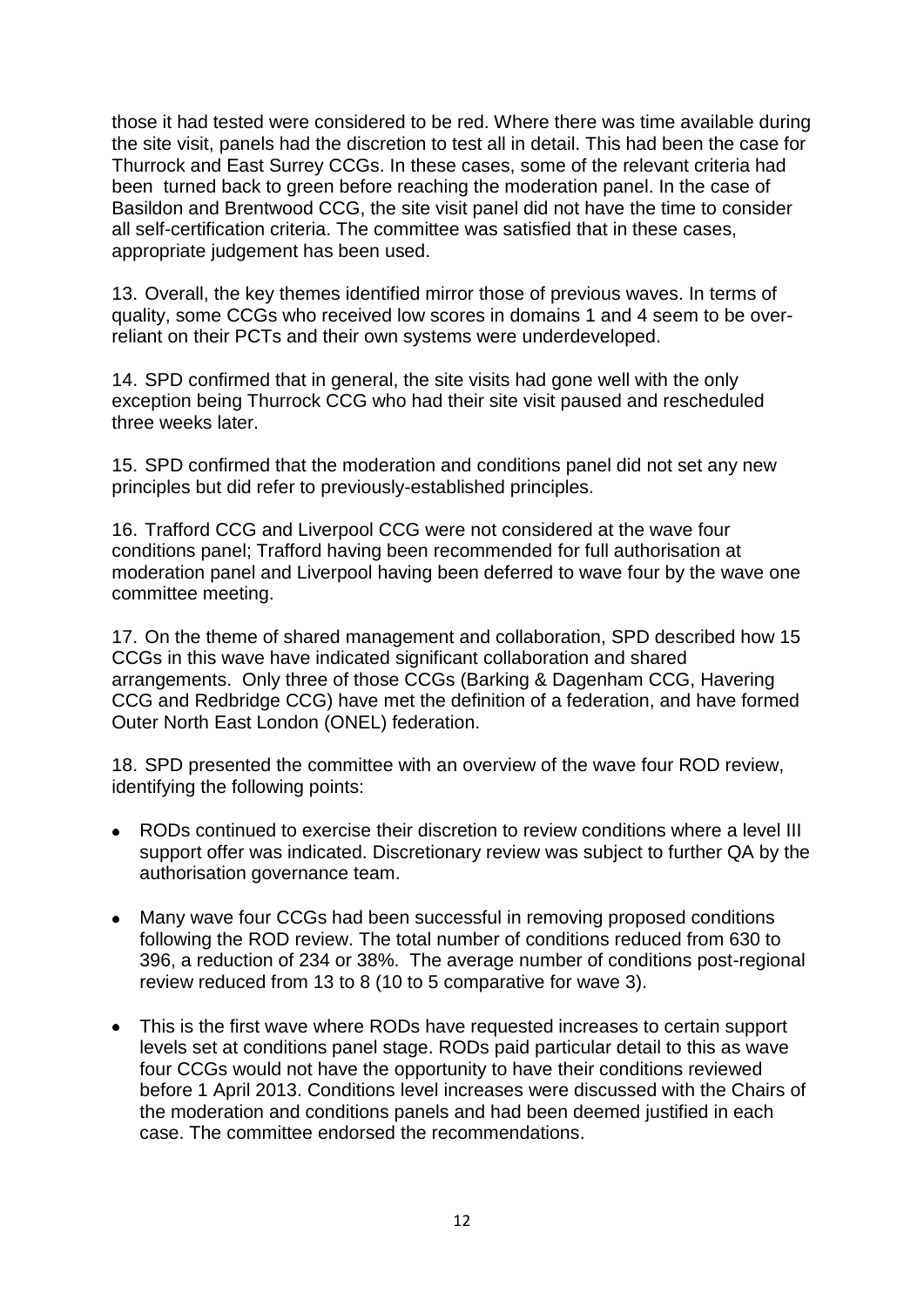- Following the ROD review, there are still 11 CCGs (23% of the wave) with a proposed condition relating to 1.3B (appointment of a secondary care doctor and/or registered nurse). SPD explained the recommendation that any CCG that has still to make an appointment for its governing body nurse and/or secondary care clinician have its support level increased to a level IV. No directions would be necessary for CCGs where this does not reflect a wider issue of organisational development as this reflects the provision of support not a direction of functions. The committee endorsed the recommendations where CCGs require more help from their area teams.
- A similar analysis was undertaken on the lay member governing body posts to ensure full legal compliance by 1 April 2013. Only one CCG - South West Lincolnshire – was still affected by a vacancy in this post. The committee endorsed the increase of 6.4G to IV in the case of South West Lincolnshire.
- The committee considered the specific case of Barnsley CCG. Barnsley had provided an updated constitution for ROD review in relation to its red on 4.1C. On review, not only did this new constitution not meet the threshold for 4.1C, it gave significant concerns about the compliance of the CCG's new constitution. As such, the ROD recommended that criteria 4.1A and 4.1B be turned back to red pending a further review by the CCG to ensure compliance with legislation. This is the first time such an action had been proposed. The committee accepted the recommendation and turned Barnsley"s criteria 4.1A and 4.1B to red.

19. In summing up the ROD review, VA commented that some CCGs in wave four have made significant progress at this stage.

20. SPD then reminded the committee of the NHS CB"s duties in relation to CCGs as set out in section 14A of the NHS Act 2006 (as amended). This includes a duty to ensure CCGs "together cover the whole of England" (14A(2)(a)) and "do not coincide or overlap" (14A(2)(b)). Section 14F of the Act gives the NHS CB the power to vary a CCG"s constitution if the CCG consents to the variation or the NHS CB considers it necessary for the purpose of discharging any of its duties under section 14A. SPD explained that the use of this power was being proposed for use for the first time in the case of several wave four CCGs.

21. SPD clarified that under section 14F(1), the Board has the power to "vary the area specified in the constitution of a clinical commissioning group." In light of recent Office of National Statistics (ONS) changes to certain LSOAs in England following the 2011 census, it is now necessary to vary a certain number of CCGs" boundaries to ensure 100% coverage across the country without gaps; and to improve coterminosity and eliminate disclosure issues relating to "slivers". These are very minor changes and have no material impact on CCGs, however the CCGs concerned have been consulted and agree to the changes. BH confirmed that CCGs have a responsibility to look after a registered population associated with CCGs" practice members, plus unregistered patients within a given boundary. The committee resolved to accept this recommendation.

22. Before going on to discuss CCGs requiring directions, SPD explained that the committee would also be asked to use powers under section 14F(2) in this wave.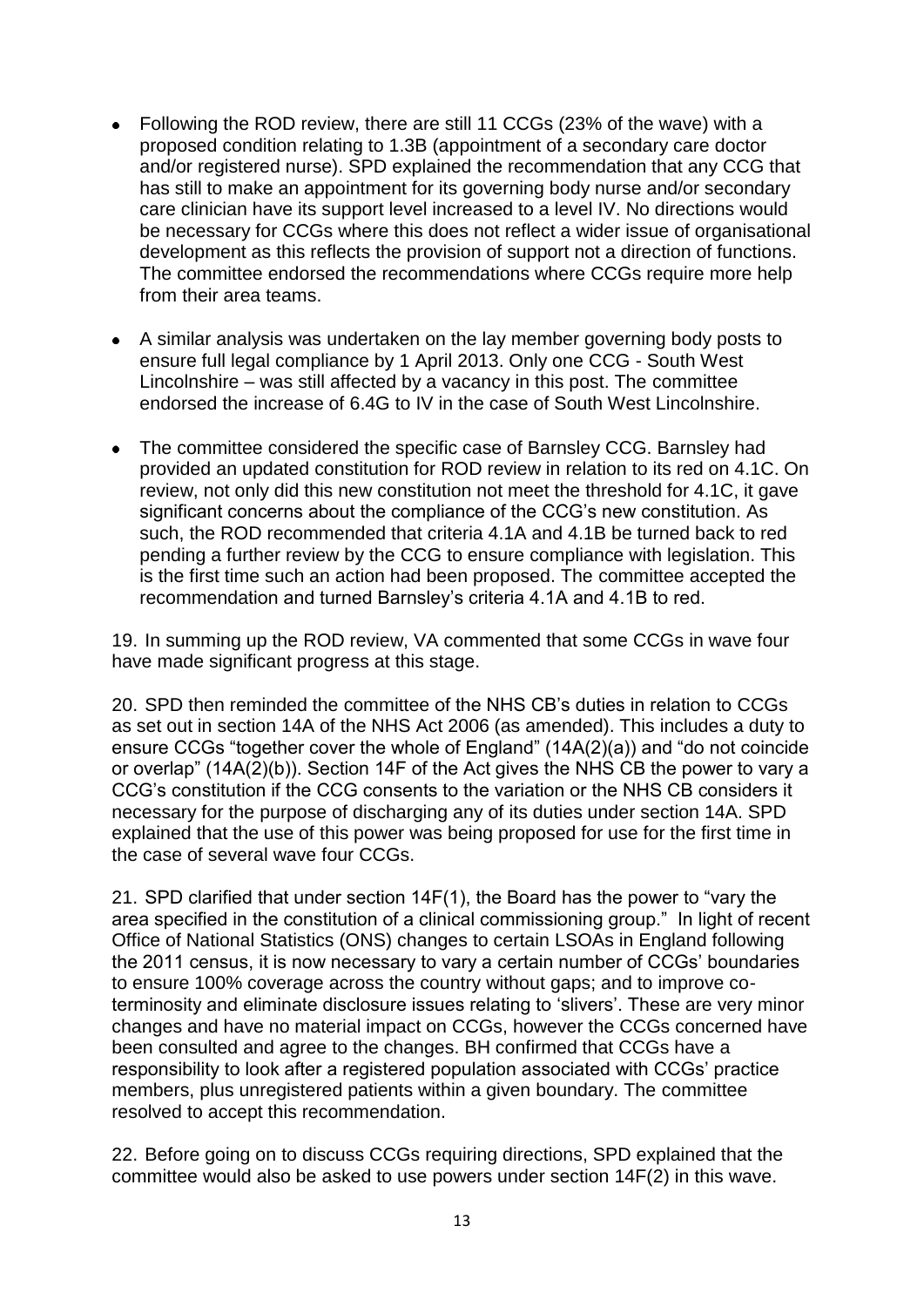Section 14F(2) gives the NHS CB the power to vary a CCG"s constitution by, among other things, adding or removing any person who is a provider of primary medical services to the list of members specified in the constitution of a CCG. This issue affects Thurrock CCG and Basildon and Brentwood CCG, who will each have one practice assigned to them, who has otherwise declined to join a CCG. The committee resolved to accept this recommendation.

23. Finally, SPD clarified that the committee would be asked to approve the use of directions as it had for previous waves. Under the powers held by the NHS CB, directions are being recommended for seven CCGs who require more extensive support in the discharge of their functions. These directions relate to how each CCG is to carry out a function. In this wave, recommendations include the removal functions from three CCGs and for these to be carried out by either the NHS CB or another CCG.

24. SPD reiterated that the NHS CB has the power to vary the terms of a direction at any review point and that it has the obligation to remove a direction as quickly as is deemed safe and possible. SPD then presented the committee with the case studies of the seven CCGs recommended for directions.

25. The committee noted the themes and issues for wave CCGs and how the authorisation process had addressed these.

#### **Item 3: Wave 4 CCG Applications – Decisions on Authorisation**

26. SPD presented the 48 CCGs for authorisation to the committee in three main groups: CCGs recommended for full authorisation, CCGs recommended for authorisation with conditions and CCGs recommended authorisation with conditions and legal directions.

27. SPD confirmed that subsequent to moderation and review by the regional directors of operations and delivery, the following CCGs were recommended for full authorisation: Darlington CCG; North Durham CCG; Guildford and Waverley CCG; North Kirklees CCG; Hardwick CCG; Northern, Eastern and Western Devon CCG; Ipswich and East Suffolk CCG; Trafford CCG; Knowsley CCG and Wigan Borough CCG.

28. The committee approved the full authorisation of these ten CCGs.

29. SPD then referred to the 31 CCGs recommended for authorisation with conditions. The committee approved the authorisation of these CCGs with the conditions and support offers as outlined. The full details of these CCGs will be published on the NHS CB website.

30. Finally, SPD referred the committee to the papers concerning the seven CCGs being recommended for authorisation with conditions where directions were also being proposed.

31. The committee approved the authorisation of Basildon and Brentwood CCG with 57 conditions and five directions as proposed.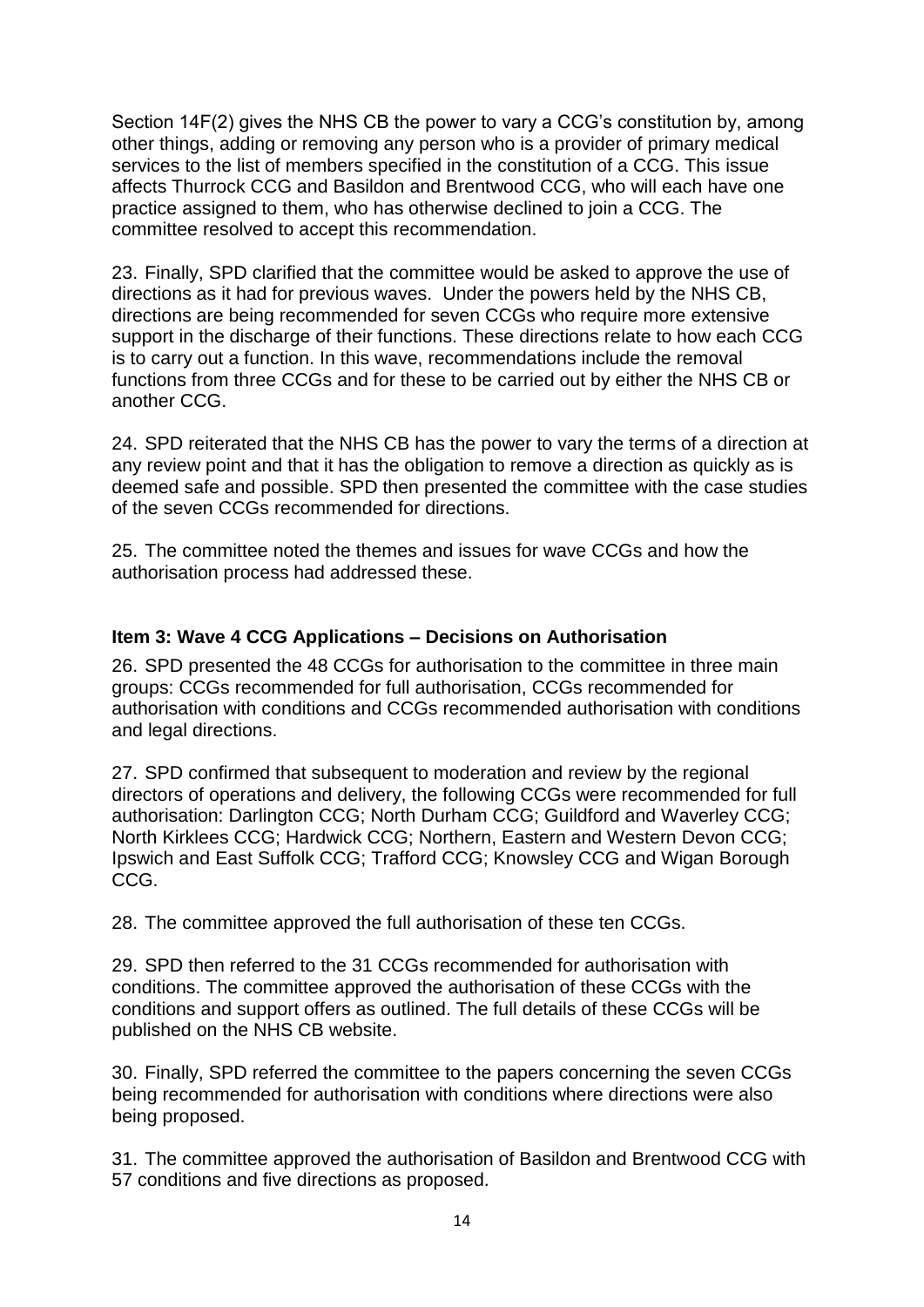32. The committee approved the authorisation of Croydon CCG with seven conditions and two directions as proposed.

33. The committee approved the authorisation of East Surrey CCG with 17 conditions and one direction as proposed.

34. The committee approved the authorisation of Enfield CCG with seven conditions and one direction as proposed.

35. The committee approved the authorisation of High Weald Lewes Havens CCG with 18 conditions and two directions as proposed.

36. The committee approved the authorisation of Thurrock CCG with 37 conditions and four directions as proposed.

37. The committee approved the authorisation of Waltham Forest CCG with 25 conditions and five directions as proposed.

#### **Item 4: Summing up**

38. VA thanked SPD and the authorisation team for their hard work and commended an excellent set of papers, produced with clarity. He underlined how this committee session has highlighted some of the larger challenges that are facing the new system and which have been crystallised in this wave. VA confirmed that it will be of on-going importance to the Board to make sure we understand how these issues affect patients and the population.

#### **Item 5: Any other business**

39. VA clarified that the purpose of the next meeting (committee review) was to review, discharge or maintain conditions of those CCGs authorised with conditions in waves one to three. This would take place on 22 March 2013 in London.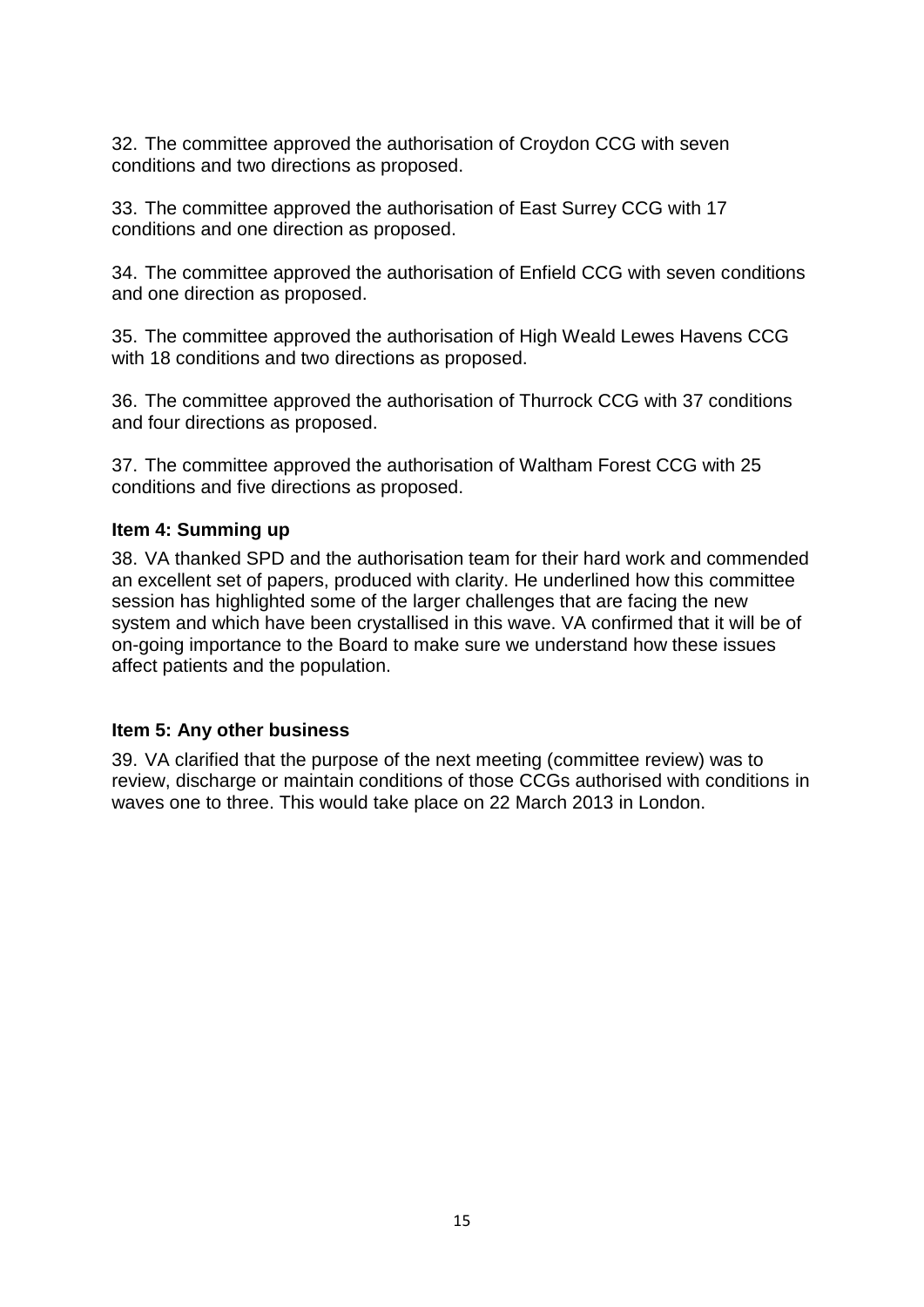

**ANNEX C**

# **NHS COMMISSIONING BOARD CCG AUTHORISATION COMMITTEE**

# **Minutes of the Wave 4 CCG Authorisation Committee Meeting 22 March 2013 | Maple Street | London and via VC | Quarry House | Leeds**

## **Present:**

- Lord Victor Adebowale (VA) Non-executive Director (Chair)
- Paul Baumann (PB) National Director of Finance
- Dame Barbara Hakin (BH) National Director: Commissioning Development (via telephone)
- Naguib Kheraj (NK) Non-executive Director
- Sarah Pinto-Duschinsky (SPD) Head of CCG authorisation

## **Apologies:**

- John Bewick Director, CCG authorisation
- Jane Cummings Chief Nursing Officer
- Ian Dalton Chief Operating Officer
- Professor Sir Bruce Keogh National Medical Director

#### **In attendance:**

- Dan Burke Director, PriceWaterhouseCoopers LLP
- Janet Dawson Partner, PriceWaterhouseCoopers LLP
- Keziah Halliday Head of CCG authorisation governance
- Gerard Hanratty Partner, Capsticks Solicitors LLP
- Charlotte Harpin Lawyer, Capsticks Solicitors LLP
- Amy Kozaczek Assistant Committee Secretary (via VC)
- Kathy Nelson Head of Assessment, CCG authorisation (PriceWaterhouseCoopers LLP)
- Laura Nicholas Programme Director, CCG authorisation
- Louise Norton-Smith CCG authorisation policy lead.

## **Item 1 – Welcome**

1. Lord Victor Adebowale (VA) opened the meeting and welcomed panel members.

2. VA presented the minutes of the previous meeting to the committee. The minutes were agreed as an accurate record of the discussion held.

3. The terms of reference were confirmed in relation to the role of the committee in the on-going process of reviewing and discharging conditions. Committee meetings would move to quarterly from April.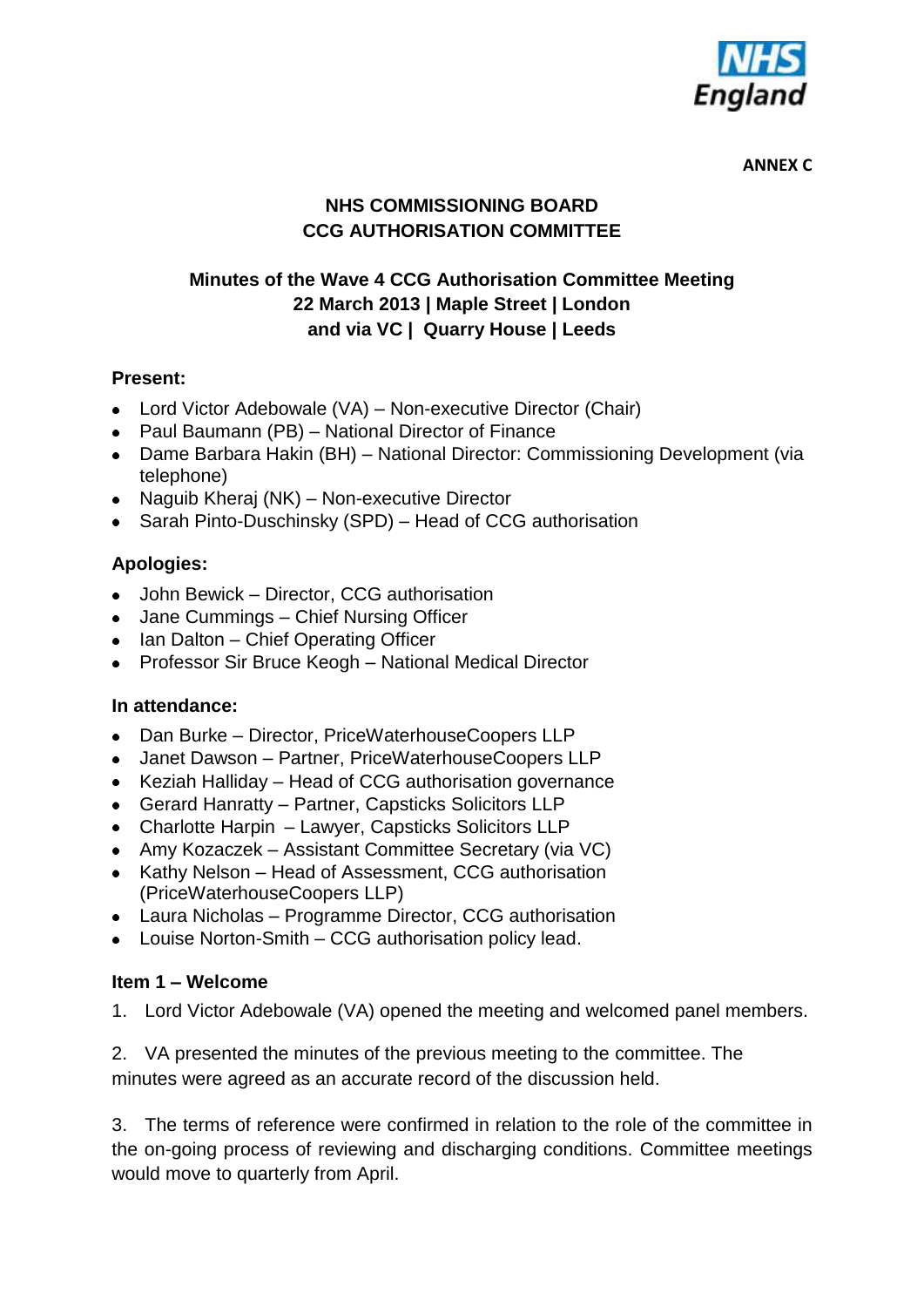4. There were no other matters arising.

# **Item 2 – Committee briefing**

5. SPD presented item two – an overview of the conditions review process; and PriceWaterhouseCoopers assurance and Capsticks assurance of the authorisation programme.

# **Conditions review process overview**

6. SPD outlined the review process that had taken place prior to the meeting and confirmed that all conditions on CCGs authorised in waves one to three were reviewed. Wave four CCGs were excluded from this review due to the short time period between them getting their results, and this committee review. SPD outlined:

- CCGs had presented considerable evidence, which they had uploaded onto the knowledge management system (KMS), and which was then reviewed by regional and area teams, supported by expert assessors.
- The conditions panel, chaired by Ian Dalton and attended by the four regional Operations and Delivery directors as well as the Director of Financial Control, had met the previous week. This panel had looked at all recommendations. The panel had moderated for consistency across the regions, ensuring no threshold drift, and ensuring that each recommendation is reasonable and proportionate. The panel tested rationale around support levels in order to balance risk, and ensured that this was done in a nationally-consistent way.
- Alignment with the planning process the finance and operations directorates had worked together to provide a standardised assessment of plans against criteria 3.1.1B, 3.1.1C and 3.1.1D where they were outstanding. This ensured that plans were not assessed for authorisation separately and outcomes aligned with the planning round.
- Proximity to 1 April given that CCGs take over their full responsibilities on 1 April, there are a number of criteria that affect their ability to fulfil these. For example there are roles for which at least interim appointments have to be in place prior to 1 April 2013. Where these are outstanding the conditions panel considered what support levels would be appropriate.

7. SPD described how the NHS CB is tracking compliance with key criteria that we would expect CCGs to have in place by the "go live" date, including for example appointment of registered nurse and secondary care doctor roles on the governing body. She explained that there are a number of reasons why individual CCGs may not have made these substantive appointments yet; some CCGs are trying but not succeeding, and other CCGs have been quite late in trying to make appointments. Both roles are very important, and SPD confirmed that area teams are now involved where the substantive arrangements are not yet in place, to ensure that credible interim arrangements have been made.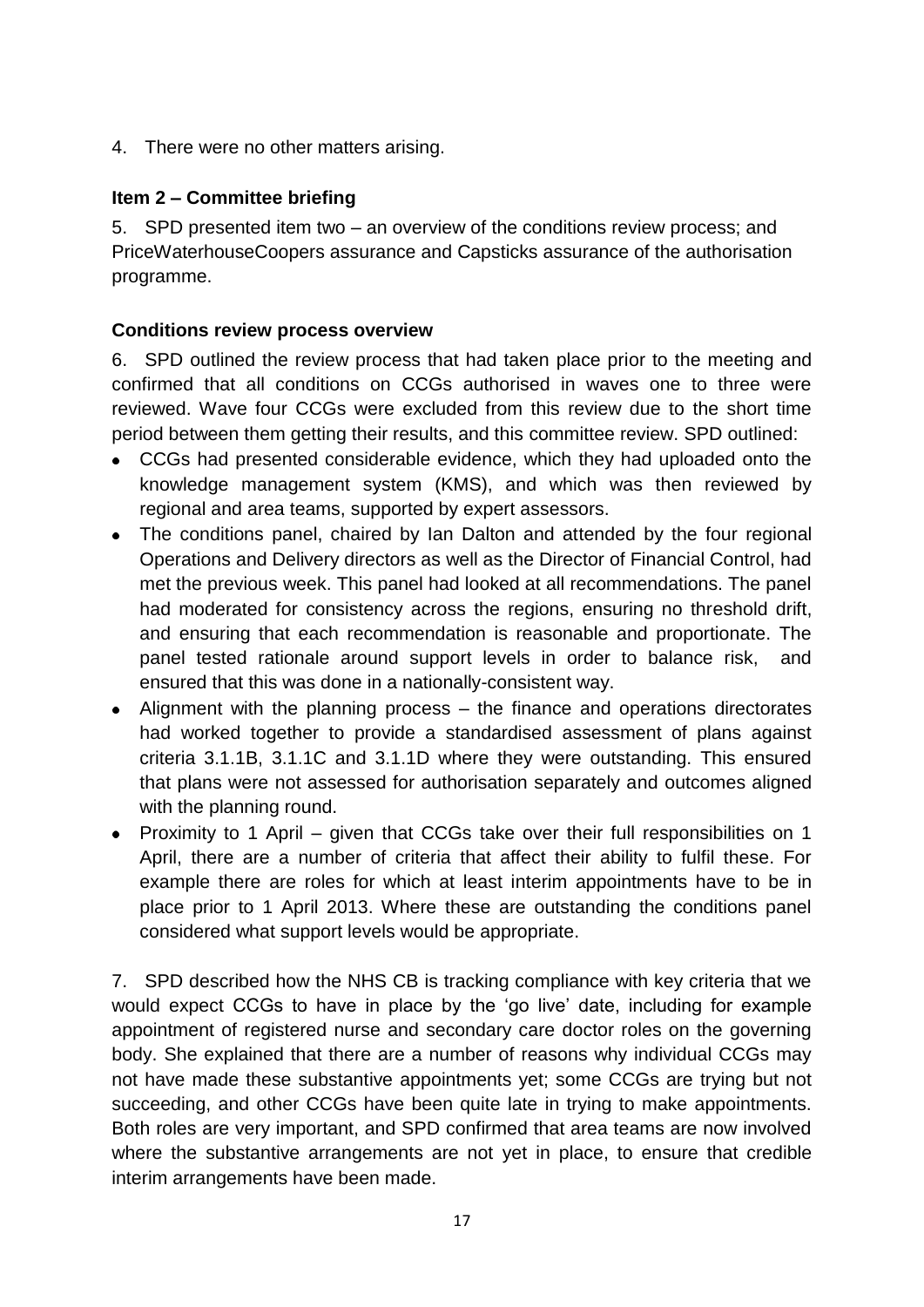8. SPD invited the panel to consider the initial tracker for outstanding governing body appointments that the governance team had produced (tabled). This identified where there are interim arrangements in place and where there are still gaps. SPD confirmed that the central team would continue to update this tracker and report to each committee meeting.

## **PriceWaterhouseCoopers assurance and Capsticks assurance**

9. SPD invited the panel to review the assurance papers provided by Capsticks Solicitors and PriceWaterhouseCoopers (PwC).

10. The committee commended both letters and confirmed that it was assured by their contents. The representatives of each company were invited to add further comments. PwC had no other issues to raise. Capsticks added that in reviewing the scheme of delegation, the Board of the NHS CB may consider at its next meeting whether this committee remains an executive committee of the Board and extended its responsibilities in relation to oversight on CCGs.

# **Item 3: Overview and outcomes of the conditions review**

11. SPD introduced item three and outlined that this conditions review had covered 130 CCGs (excluding those fully authorised and those authorised with conditions in wave four). Some CCGs have had significant change in the number of their conditions, for example Bristol CCG, Medway CCG and Dartford, Gravesham and Swanley CCG. Few CCGs have not made any changes.

12. SPD presented the key themes, which were the same as previous meetings. The biggest changes were in planning and in finalising appointments. However, these also remained the most frequent conditions.

13. In the next review, it was to be anticipated that more CCGs will demonstrate compliance in regard to their planning – the timing of this review meant that the final stage of the planning round was not yet complete. Many planning criteria were likely to be fulfilled by 5 April and would be included in the next review.

14. Due to further changes that had occurred around 1.3B, there were now 63 rather than 61 CCGs being recommended for the discharge of all their conditions.

## **Key points from the conditions review**

15. London had least reduction in conditions, mainly as they had several CCGs with very little movement. Midlands and East was also skewed by two CCGs with high numbers of conditions remaining (Herefordshire and Herts Valleys).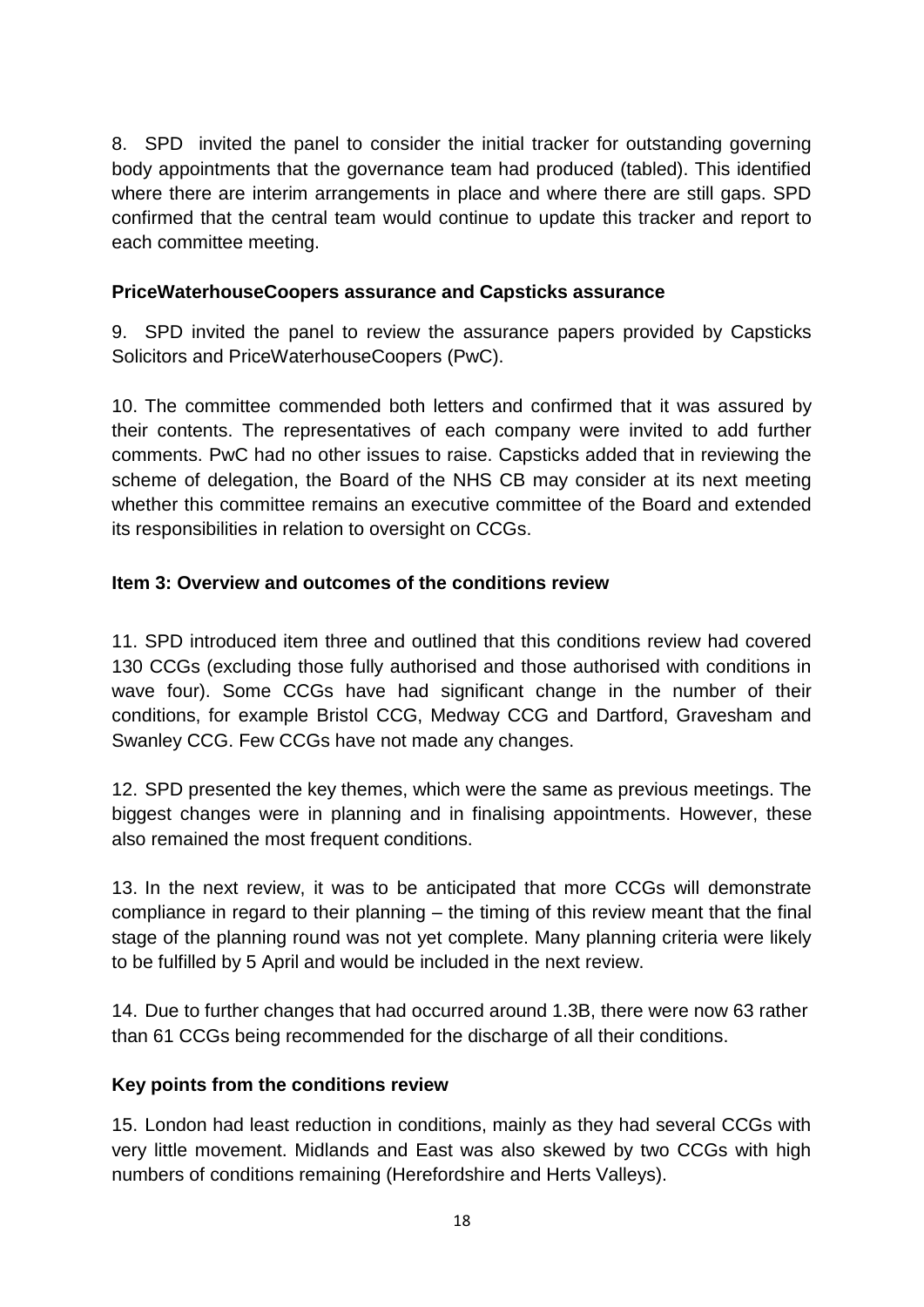16. In regard to directions, SPD confirmed that Newham and Medway were recommended to have their directions revoked. Very significant progress, especially for Medway, had been made.

17. After extensive discussion at the conditions panel, the addition of a direction for Barnet CCG was being recommended due to lack of progress in planning. The CCG has significant work still to do on its understanding of its QIPP plans to address the financial deficit for 2013/14.

18. The biggest reduction in conditions were those with support levels I and II which is in line with expectations. The net reduction in conditions with level III support was lower, as several CCGs had support levels increased from II to III. These increases related to concerns due to the proximity to 1 April go live date.

19. The non-executive directors queried what the Board was doing in relation to CCGs who were not delivering their plans. SPD and BH outlined that regional operations directors had already held discussions with area directors and area operations directors to identify and address any issues. In addition the NHS CB will shortly be publishing an assurance framework which will include a procedure for using the Board"s intervention powers. There will also be a CCG development framework so that the Board can have assurance that CCGs are aware of the development they need and can obtain it.

20. Some of the less developed CCGs in challenged health economies will always require help. However, it is important to distinguish between CCGs that are not managing their plans competently and others that are in difficult patches but are working hard to mitigate these risks. The challenge is spotting those that had not encountered challenges yet but will struggle when they do.

21. Other key issues, such as safeguarding and quality (including early warnings systems of failing services and serious untoward incidents), will continue to be carefully tracked by the operations directorate, including the regional teams, with monthly reporting to the Chief Operating Officer and quarterly updates to the committee.

## **Item 4: Proposed changes to CCG directions**

22. SPD presented the proposed changes to CCGs in three main groups:

- proposed for full authorisation;
- conditions remaining following review; and
- conditions remaining following review with directions to change or remain.

## **Group 1 – full authorisation**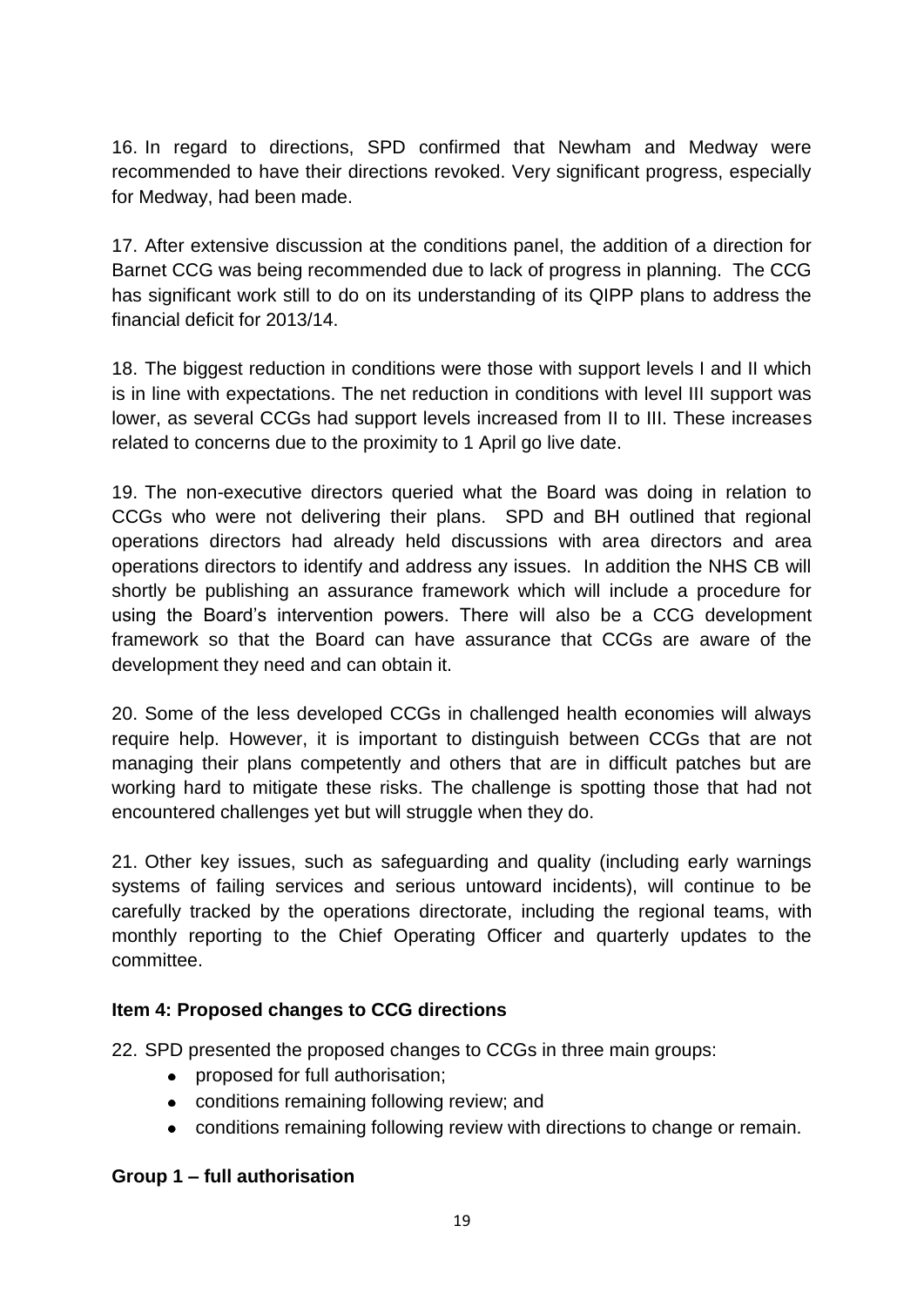23. Bury CCG and Hartlepool and Stockton on Tees CCG were moved into this group following confirmation that both nurse and secondary care doctor roles on the governing body had been appointed and were in post. Group one therefore totalled 63 CCGs being recommended for full authorisation through removal of conditions.

24. The committee approved the removal of all conditions on the CCGs in this group meaning the CCGs, as detailed at Annex A, are now fully authorised.

## **Group 2 – authorised with conditions**

25. Excluding the two that were moved to group one, there were 58 CCGs in this group. The latest position on 1.3B meant that criterion could be turned green for Bristol, Camden, Eastbourne, Hailsham and Seaford, Hambleton, Richmondshire and Whitby, Hastings and Rother, Leeds South and East, Leeds West and South Gloucestershire CCGs. The committee approved these changes.

26. Camden, North Norfolk, Solihull and Sutton CCGs are now being recommended for monthly review by RODs, because of concerns over progress made addressing conditions relating to planning, finances, quality or safeguarding. The committee agreed that directions would be disproportionate at this time but upheld the recommendation for monthly review to monitor progress and support levels. In addition, any CCG with a condition relating to outstanding appointments (1.3B, 6.4B or 6.4F); quality (4.2.1E and 4.2.1F); or safeguarding (4.2.3D and 5.3B) would have that condition reviewed monthly.

27. The committee agreed all conditions removed, remaining or amended as detailed at Annex A.

#### **Group 3 – authorised with conditions, and directions revoked or required**

28. Nine CCGs, including eight with directions from authorisation and one where a direction is being added, are included in this group.

29. Barnet CCG has increased support levels proposed in relation to planning, QIPP and senior management capacity and capability. Four conditions move to a level four support, and directions are proposed in relation to these. The conditions panel was assured that the CCG has been in regular discussion with the regional team throughout the planning round.

30. In two CCGs, Newham CCG and Medway CCG, sufficient progress had been made to recommend that the directions be revoked; although some conditions remain still to be fulfilled, lower levels of support are required for the CCGs to complete these.

31. In addition, progress had been made by NHS Eastbourne, Hailsham and Seaford CCG in relation to capacity and capability (relating to risk-management). As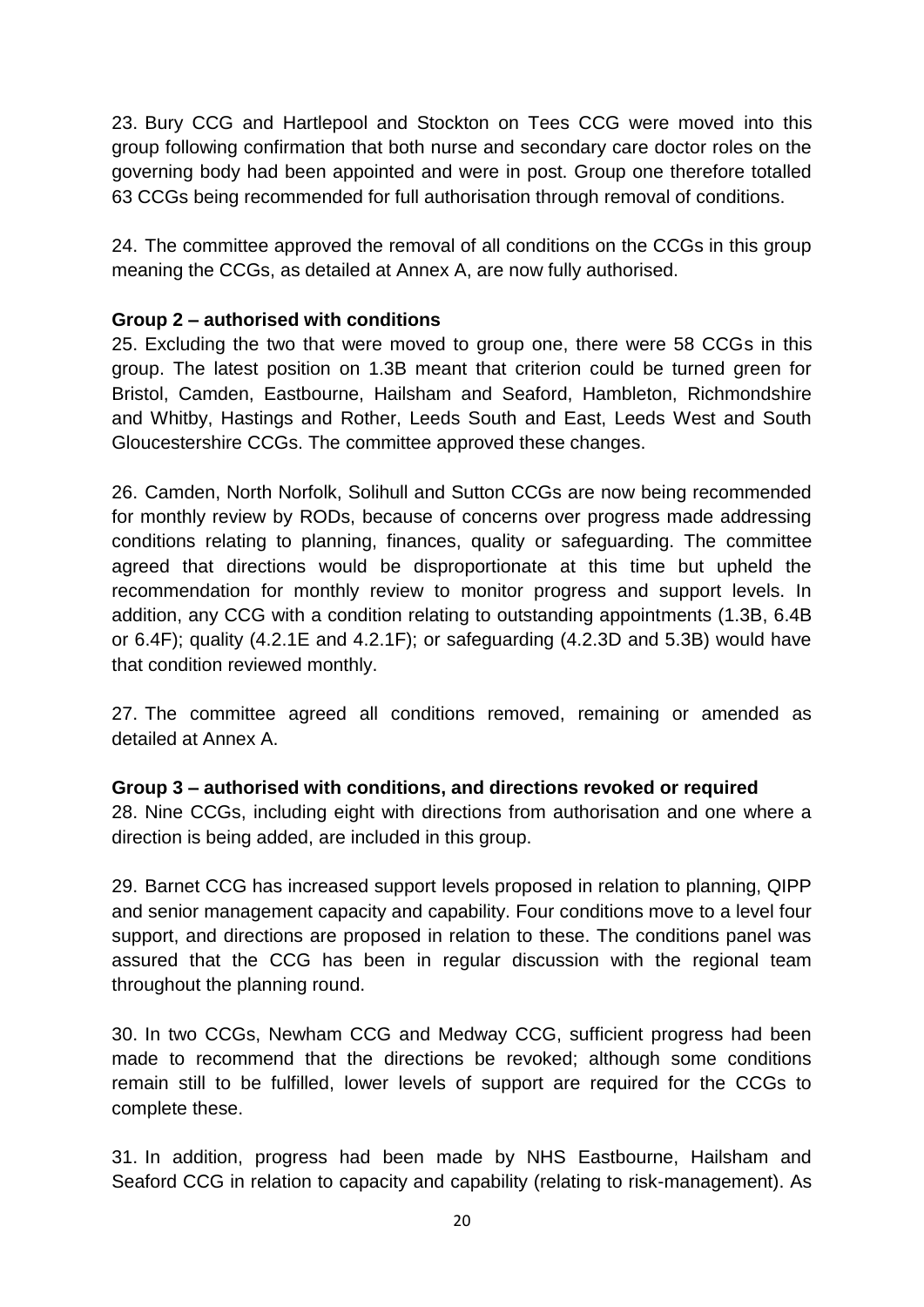a result the relevant condition can be removed and a variation to the direction made at authorisation is recommended to revoke the relevant part.

32. The other five CCGs had demonstrated some progress, but need to make further progress before any of the relevant conditions can be lifted. It is proposed that the support levels largely remain the same and that the directions are still required.

33. The committee approved the proposals in relation to these CCGs:

- To remove the directions from Newham CCG and Medway CCG;
- To amend the directions to Eastbourne, Hailsham and Seaford CCG;
- To give directions to Barnet CCG; and
- To make no change to the directions given to the other CCGs at authorisation, although some conditions were removed, as detailed in the annex.

# **Item 5: Evaluation reports for information**

34. SPD presented the committee with a report from Ipsos MORI on the 360 stakeholder survey. This was an aggregate of the individual reports produced for each CCG and a summary of the methodology. In discussion, the following points were made:

- The surveys were conducted prior to the CCG's application for establishment and were largely about the CCG's emerging relationships. In this regard it was very positive to see the high numbers of local authorities and trusts who responded.
- Many CCGs have fed back that they found their survey report very helpful in developing their relationships with stakeholders.
- The report raises wider issues about the engagement of the public in commissioning – commissioners have historically been less visible to patients and the public, but this is changing and it is important that the public feel that they are heard, and that patients and customers understand changes that are going to affect them.

35. SPD then presented the evaluation report from PwC, which formed the part of their contract to review and evaluate the programme as a whole.

36. Dan Burke (PwC) outlined that the first, interim, report produced at the end of the first wave had influenced waves two, three and four. Broadly speaking, the report concluded that the key design principles (division into waves, evidence funnel) had worked. The report was also useful in terms of what the Board might consider as core principles for the assurance programme including organisational health and what are the really good CCGs are doing.

37. The committee was particularly interested in what the Board can learn in terms of CCG development and the learning for the Board going forward. PwC will provide a findings summary to draw out the key points.